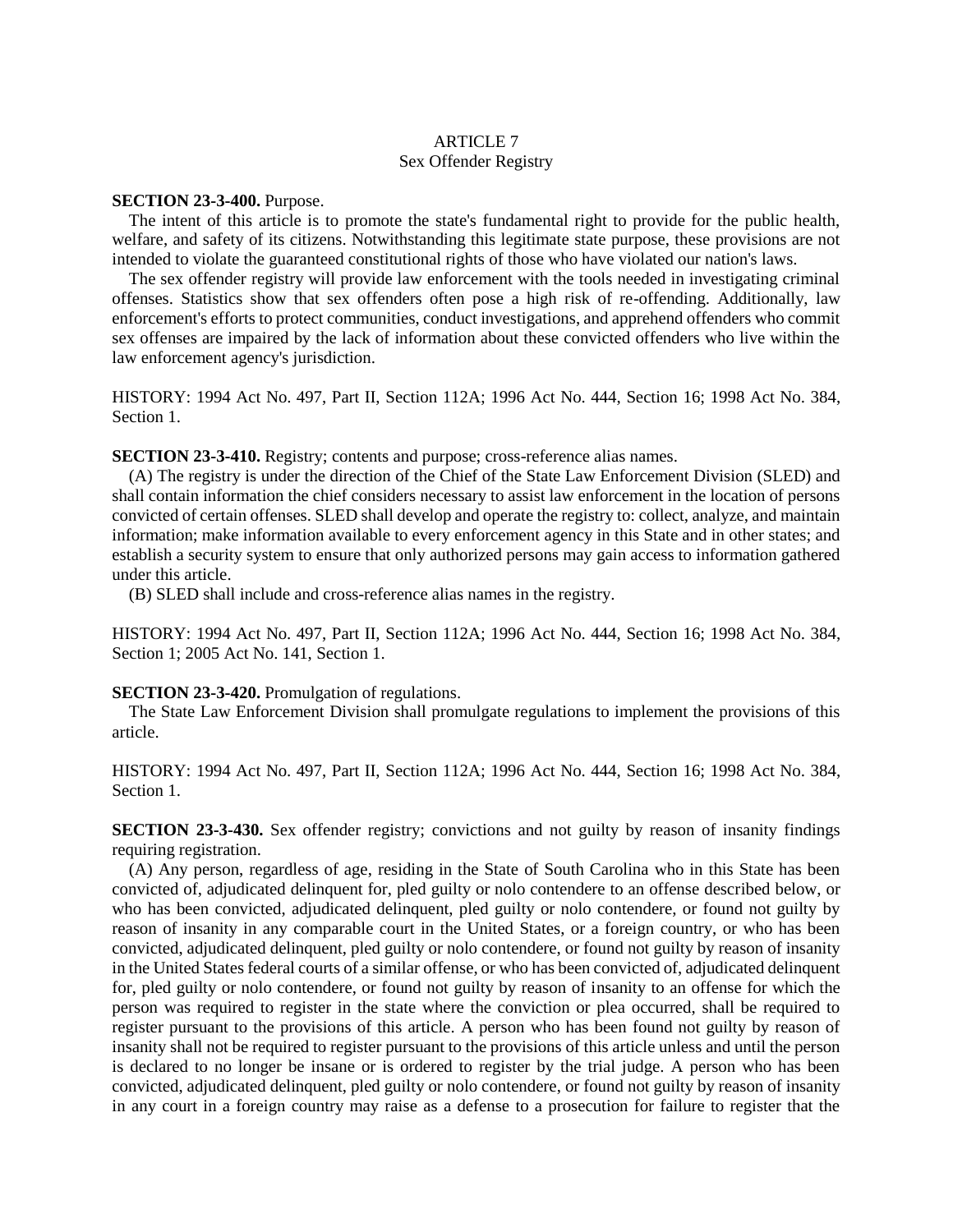offense in the foreign country was not equivalent to any offense in this State for which he would be required to register and may raise as a defense that the conviction, adjudication, plea, or finding in the foreign country was based on a proceeding or trial in which the person was not afforded the due process of law as guaranteed by the Constitution of the United States and this State.

(B) For purposes of this article, a person who remains in this State for a total of thirty days during a twelve-month period is a resident of this State.

(C) For purposes of this article, a person who has been convicted of, pled guilty or nolo contendere to, or been adjudicated delinquent for any of the following offenses shall be referred to as an offender:

(1) criminal sexual conduct in the first degree (Section 16-3-652);

(2) criminal sexual conduct in the second degree (Section 16-3-653);

(3) criminal sexual conduct in the third degree (Section 16-3-654);

(4) criminal sexual conduct with minors, first degree (Section 16-3-655(A));

(5) criminal sexual conduct with minors, second degree (Section 16-3-655(B)). If evidence is presented at the criminal proceeding and the court makes a specific finding on the record that the conviction obtained for this offense resulted from consensual sexual conduct, as contained in Section 16-3-655(B)(2) provided the offender is eighteen years of age or less, or consensual sexual conduct between persons under sixteen years of age, the convicted person is not an offender and is not required to register pursuant to the provisions of this article;

(6) criminal sexual conduct with minors, third degree (Section  $16-3-655(C)$ );

(7) engaging a child for sexual performance (Section 16-3-810);

(8) producing, directing, or promoting sexual performance by a child (Section 16-3-820);

(9) criminal sexual conduct: assaults with intent to commit (Section 16-3-656);

(10) incest (Section 16-15-20);

(11) buggery (Section 16-15-120);

(12) peeping, voyeurism, or aggravated voyeurism (Section 16-17-470);

(13) violations of Article 3, Chapter 15, Title 16 involving a minor;

(14) a person, regardless of age, who has been convicted, adjudicated delinquent, pled guilty or nolo contendere in this State, or who has been convicted, adjudicated delinquent, pled guilty or nolo contendere in a comparable court in the United States, or who has been convicted, adjudicated delinquent, pled guilty or nolo contendere in the United States federal courts of indecent exposure or of a similar offense in other jurisdictions is required to register pursuant to the provisions of this article if the court makes a specific finding on the record that based on the circumstances of the case the convicted person should register as a sex offender;

(15) kidnapping (Section 16-3-910) of a person eighteen years of age or older except when the court makes a finding on the record that the offense did not include a criminal sexual offense or an attempted criminal sexual offense;

(16) kidnapping (Section 16-3-910) of a person under eighteen years of age except when the offense is committed by a parent;

(17) trafficking in persons (Section 16-3-2020) except when the court makes a finding on the record that the offense did not include a criminal sexual offense or an attempted criminal sexual offense;

(18) criminal sexual conduct when the victim is a spouse (Section 16-3-658);

(19) sexual battery of a spouse (Section 16-3-615);

(20) sexual intercourse with a patient or trainee (Section 44-23-1150);

(21) criminal solicitation of a minor if the purpose or intent of the solicitation or attempted solicitation was to:

(a) persuade, induce, entice, or coerce the person solicited to engage or participate in sexual activity as defined in Section 16-15-375(5);

(b) perform a sexual activity in the presence of the person solicited (Section 16-15-342); or

(22) administering, distributing, dispensing, delivering, or aiding, abetting, attempting, or conspiring to administer, distribute, dispense, or deliver a controlled substance or gamma hydroxy butyrate to an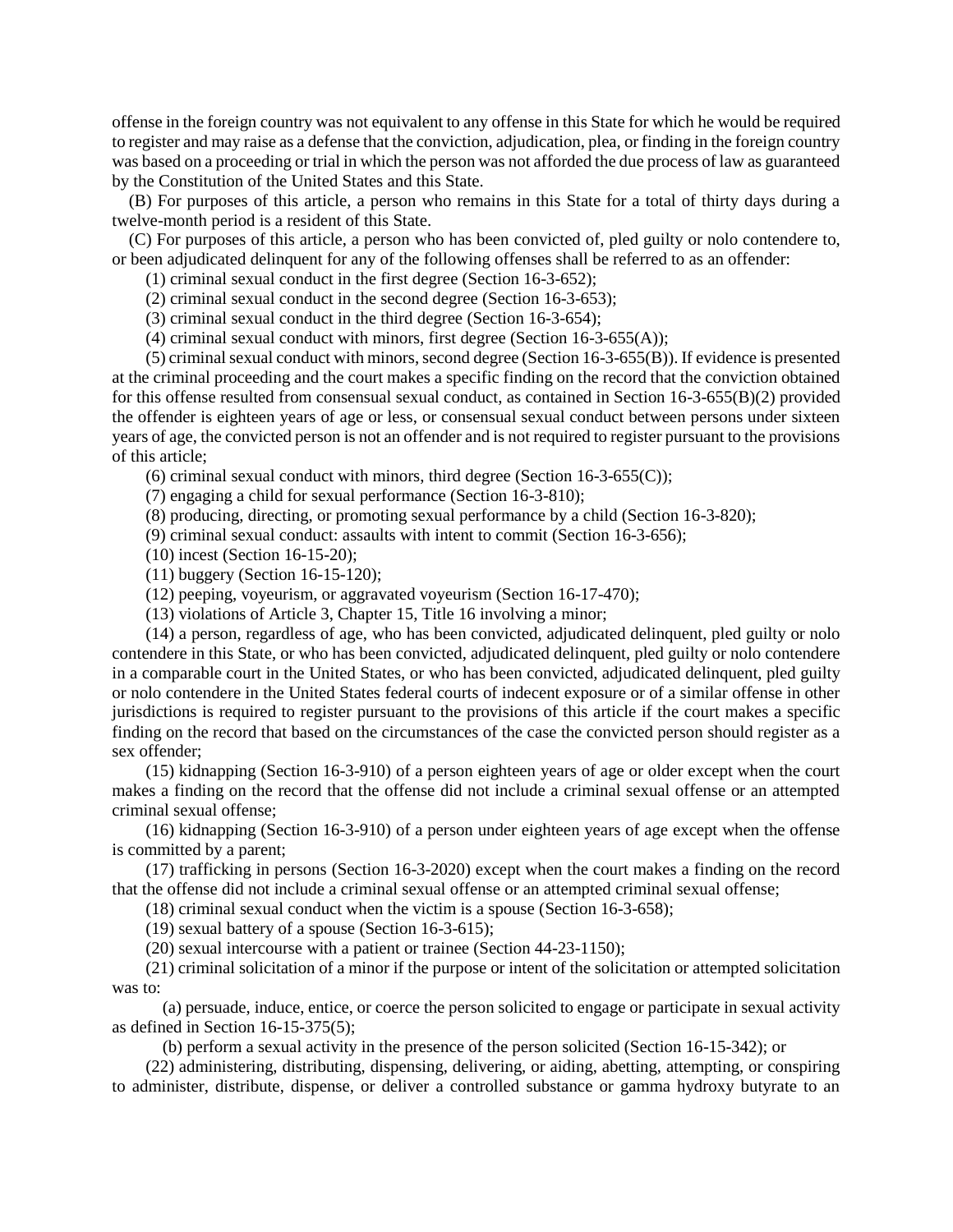individual with the intent to commit a crime listed in Section 44-53-370(f), except petit larceny or grand larceny.

(23) any other offense specified by Title I of the federal Adam Walsh Child Protection and Safety Act of 2006 (Pub. L. 109-248), the Sex Offender Registration and Notification Act (SORNA).

(D) Upon conviction, adjudication of delinquency, guilty plea, or plea of nolo contendere of a person of an offense not listed in this article, the presiding judge may order as a condition of sentencing that the person be included in the sex offender registry if good cause is shown by the solicitor.

(E) SLED shall remove a person's name and any other information concerning that person from the sex offender registry immediately upon notification by the Attorney General that the person's adjudication, conviction, guilty plea, or plea of nolo contendere for an offense listed in subsection (C) was reversed, overturned, or vacated on appeal and a final judgment has been rendered.

(F) If an offender receives a pardon for the offense for which he was required to register, the offender must reregister as provided by Section 23-3-460 and may not be removed from the registry except:

(1) as provided by the provisions of subsection (E); or

(2) if the pardon is based on a finding of not guilty specifically stated in the pardon.

(G) If an offender files a petition for a writ of habeas corpus or a motion for a new trial pursuant to Rule 29(b), South Carolina Rules of Criminal Procedure, based on newly discovered evidence, the offender must reregister as provided by Section 23-3-460 and may not be removed from the registry except:

(1) as provided by the provisions of subsection (E); or

(2)(a) if the circuit court grants the offender's petition or motion and orders a new trial; and

(b) a verdict of acquittal is returned at the new trial or entered with the state's consent.

HISTORY: 1994 Act No. 497, Part II, Section 112A; 1996 Act No. 444, Section 16; 1998 Act No. 384, Section 1; 1999 Act No. 74, Section 1; 2000 Act No. 363, Section 2; 2004 Act No. 208, Section 14; 2005 Act No. 141, Section 2; 2008 Act No. 335, Section 16, eff June 16, 2008; 2010 Act No. 212, Section 3, eff June 7, 2010; 2010 Act No. 289, Section 8, eff June 11, 2010; 2012 Act No. 255, Section 5, eff June 18, 2012; 2015 Act No. 7 (S.196), Section 6.D, eff April 2, 2015.

Code Commissioner's Note

At the direction of the Code Commissioner, the two 2010 amendments to subsection (C) were read together. Effect of Amendment

The 2008 amendment, in subsections (F) and (G), in the introductory paragraph added "must reregister as provided by Section 23-3-460".

The first 2010 amendment, 2010 Act No. 212, Section 3, added subsection (C)(23) relating to the federal Sex Offender Registration and Notification Act; and made nonsubstantive changes.

The second 2010 amendment, 2010 Act No. 289, Section 8, inserted paragraph (C)(17) and redesignated paragraphs  $(C)(17)$  to  $(C)(21)$  as paragraphs  $(C)(18)$  to  $(C)(22)$ .

The 2012 amendment in subsection  $(C)$ , in item  $(4)$ , substituted "16-3-655(A)" for "16-3-655(1)"; in item (5), added "(16-3-655(B))" and substituted "16-3-655(B)(2)" for "16-3-655(3)"; added item (6) relating to criminal sexual conduct with minors in the third degree; deleted former item (11) relating to committing or attempting lewd act upon child under 16; renumbered former items (7) through (10) as (8) through (11); and made other nonsubstantive changes.

2015 Act No. 7, Section 6.D, in (C)(17), substituted "16-3-2020" for 16-3-930".

**SECTION 23-3-440.** Notification of sheriff of offender's release, probation or change of residence; juvenile offenders.

(1) Before an offender's release from the Department of Corrections after completion of the term of imprisonment, from the Department of Juvenile Justice after completion of the term of confinement, or being placed on parole, SLED, based upon information provided by the Department of Corrections, the Department of Juvenile Justice, the Juvenile Parole Board, or the Department of Probation, Parole and Pardon Services, shall notify the sheriff of the county where the offender intends to reside that the offender is being released and has provided an address within the jurisdiction of the sheriff for that county. The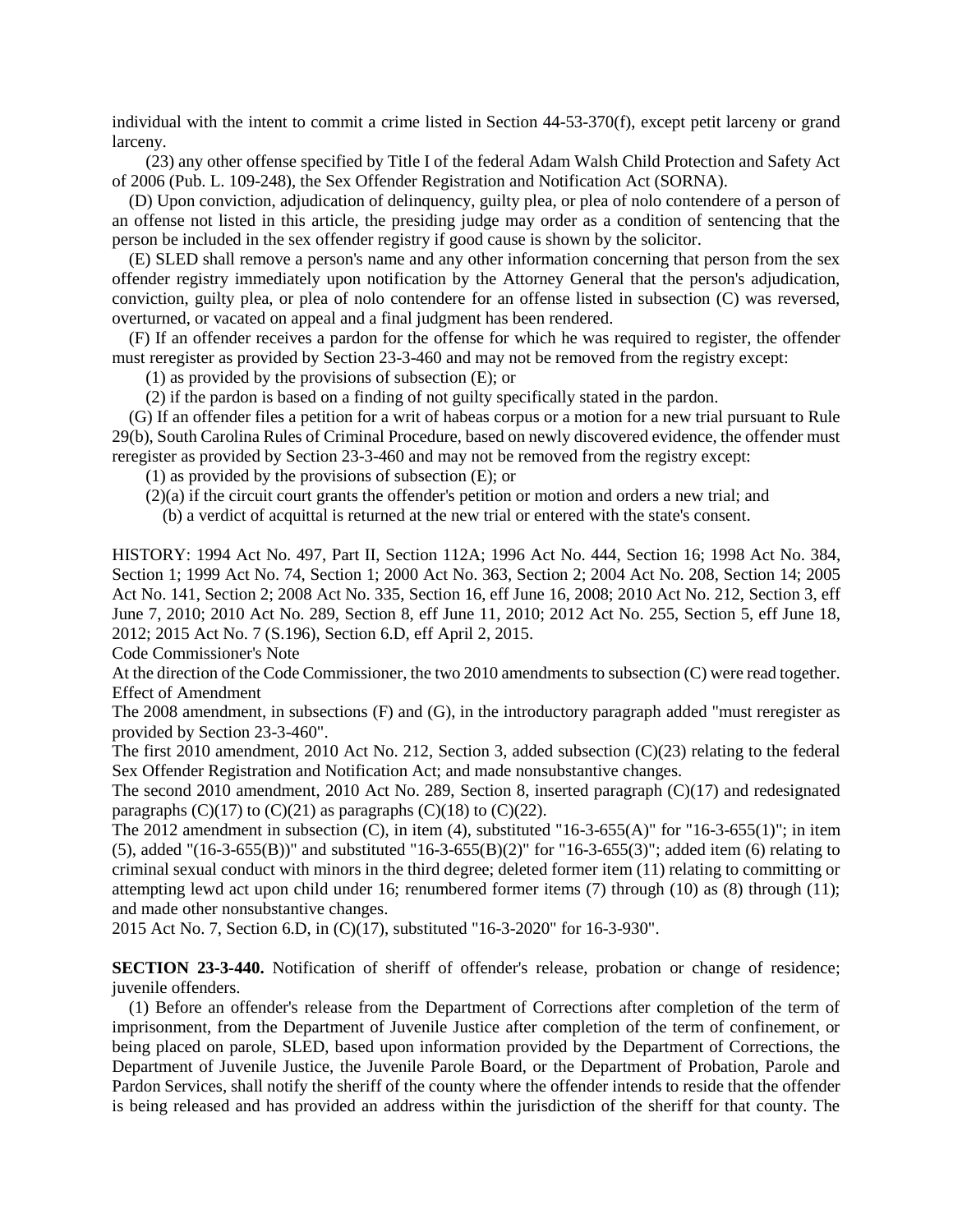Department of Corrections, the Department of Juvenile Justice, the Juvenile Parole Board, and the Department of Probation, Parole and Pardon Services shall provide verbal and written notification to the offender that he must register with the sheriff of the county in which he intends to reside within one business day of his release. Further, the Department of Corrections, the Department of Juvenile Justice, and the Juvenile Parole Board shall obtain descriptive information of the offender, including a current photograph prior to release. The offender's photograph must be provided to SLED before he is released.

(2) Based upon information provided by the Department of Probation, Parole and Pardon Services, SLED shall notify the sheriff of the county where an offender is residing when the offender is sentenced to probation or is a new resident of the State who must be supervised by the department. The Department of Probation, Parole and Pardon Services also shall provide verbal and written notification to the offender that he must register with the sheriff of the county in which he intends to reside. An offender who is sentenced to probation must register within one business day of sentencing. Further, the Department of Probation, Parole and Pardon Services shall obtain descriptive information of the offender, including a current photograph that is to be updated annually prior to expiration of the probation sentence.

(3) Based upon information provided by the Department of Juvenile Justice, or the Juvenile Parole Board SLED shall notify the sheriff of the county where an offender is residing when the offender is released from a Department of Juvenile Justice facility or the Juvenile Parole Board, or when the Department of Juvenile Justice or the Juvenile Parole Board is required to supervise the actions of the juvenile. The Department of Juvenile Justice or the Juvenile Parole Board must provide verbal and written notification to the juvenile and his parent, legal guardian, or custodian that the juvenile must register with the sheriff of the county in which the juvenile resides. The juvenile must register within one business day of his release. The parents or legal guardian of a person under seventeen years of age who is required to register under this chapter must ensure that the person has registered.

(4) The Department of Corrections, the Department of Probation, Parole and Pardon Services, and the Department of Juvenile Justice shall provide to SLED the initial registry information regarding the offender prior to his release from imprisonment or relief of supervision. This information shall be collected in the event the offender fails to register with his county sheriff.

HISTORY: 1994 Act No. 497, Part II, Section 112A; 1996 Act No. 444, Section 16; 1998 Act No. 384, Section 1; 2005 Act No. 141, Section 3.

**SECTION 23-3-450.** Offender registration with sheriff; sheriff's notification of local law enforcement agencies.

The offender shall register with the sheriff of each county in which he resides, owns real property, is employed, or attends, is enrolled, volunteers, interns, or carries on a vocation at any public or private school, including, but not limited to, a secondary school, adult education school, college or university, and any vocational, technical, or occupational school. To register, the offender must provide information as prescribed by SLED. The sheriff in the county in which the offender resides, owns real property, is employed, or attends, is enrolled, volunteers, interns, or carries on a vocation at any public or private school shall forward all required registration information to SLED within three business days. A copy of this information must be kept by the sheriff's department. The county sheriff shall ensure that all information required by SLED is secured and shall establish specific times of the day during which an offender may register. An offender shall not be considered to have registered until all information prescribed by SLED has been provided to the sheriff. The sheriff in the county in which the offender resides, owns real property, is employed, or attends, is enrolled, volunteers, interns, or carries on a vocation at any public or private school shall notify all local law enforcement agencies, including college or university law enforcement agencies, within three business days of an offender who resides, owns real property, is employed, or attends, is enrolled, volunteers, interns, or carries on a vocation at any public or private school within the local law enforcement agency's jurisdiction.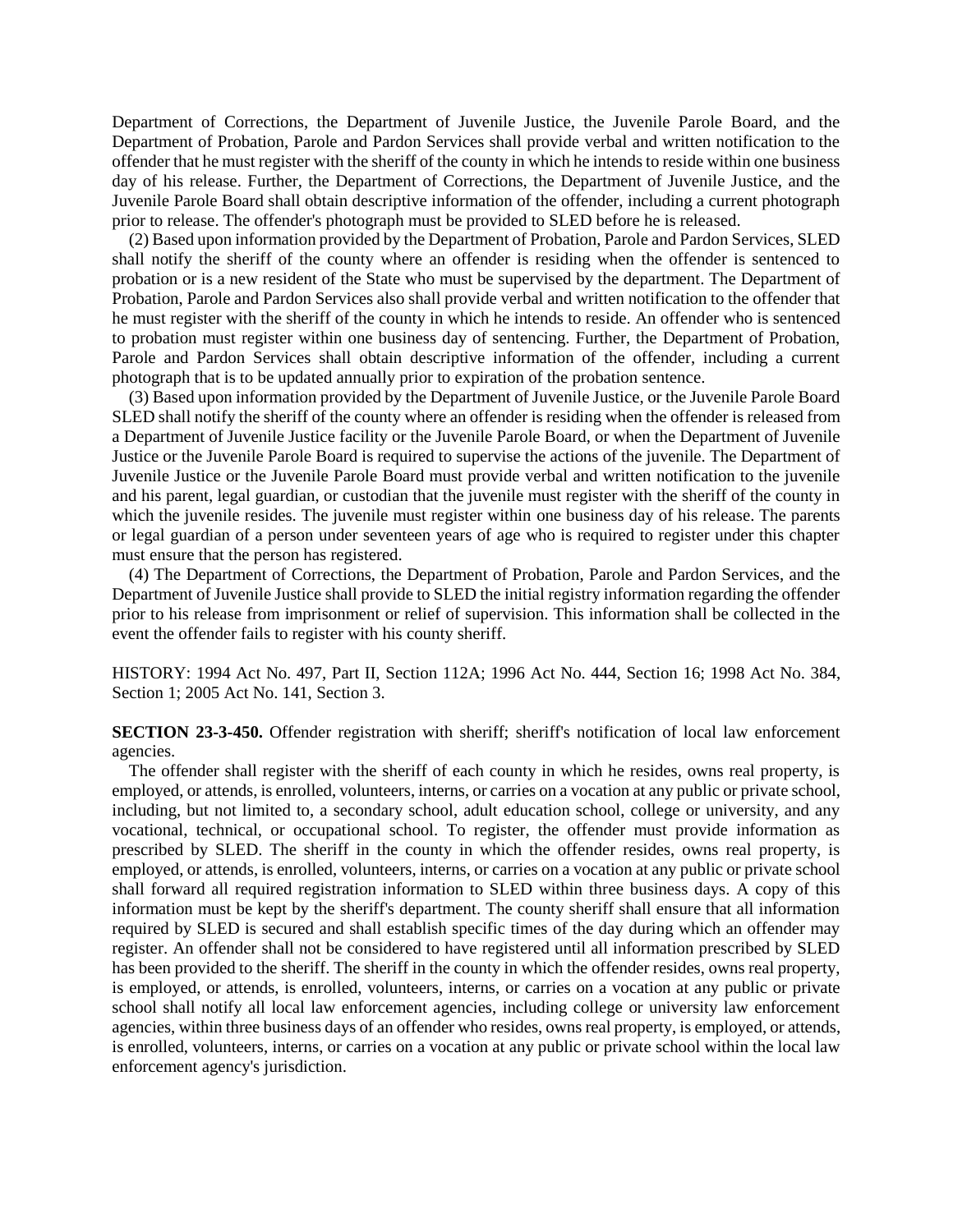HISTORY: 1994 Act No. 497, Part II, Section 112A; 1996 Act No. 444, Section 16; 1998 Act No. 384, Section 1; 2005 Act No. 141, Section 4; 2010 Act No. 212, Section 4, eff June 7, 2010. Effect of Amendment The 2010 amendment rewrote this section.

**SECTION 23-3-460.** Bi-annual registration for life; notification of change of address; notification of local law enforcement agencies.

(A) A person required to register pursuant to this article is required to register biannually for life. For purposes of this article, "biannually" means each year during the month of his birthday and again during the sixth month following his birth month. The person required to register shall register and must reregister at the sheriff's department in each county where he resides, owns real property, is employed, or attends any public or private school, including, but not limited to, a secondary school, adult education school, college or university, and any vocational, technical, or occupational school. A person determined by a court to be a sexually violent predator pursuant to state law is required to verify registration and be photographed every ninety days by the sheriff's department in the county in which he resides unless the person is committed to the custody of the State, and verification will be held in abeyance until his release.

(B) A person classified as a Tier III offender by Title I of the federal Adam Walsh Child Protection and Safety Act of 2006 (Pub. L. 109-248), the Sex Offender Registration and Notification Act (SORNA), is required to register every ninety days.

(C) If a person required to register pursuant to this article changes his address within the same county, that person must send written notice of the change of address to the sheriff within three business days of establishing the new residence. If a person required to register under this article owns or acquires real property or is employed within a county in this State, or attends, is enrolled, volunteers, interns, or carries on a vocation at any public or private school, including, but not limited to, a secondary school, adult education school, college or university, and any vocational, technical, or occupational school, he must register with the sheriff in each county where the real property, employment, or the public or private school is located within three business days of acquiring the real property or attending the public or private school.

(D) If a person required to register pursuant to this article changes his permanent or temporary address into another county in South Carolina, the person must register with the county sheriff in the new county within three business days of establishing the new residence. The person also must provide written notice within three business days of the change of address in the previous county to the sheriff with whom the person last registered. For purposes of this subsection, "temporary address" or "residence" means the location of the individual's home or other place where the person habitually lives or resides, or where the person lives or resides for a period of ten or more consecutive days. For purposes of this subsection, "habitually lives or resides" means locations at which the person lives with some regularity.

(E) A person required to register pursuant to this article and who is employed by, attends, is enrolled, volunteers, interns, or carries on a vocation at any public or private school, including, but not limited to, a kindergarten, elementary school, middle school or junior high, high school, secondary school, adult education school, college or university, and any vocational, technical, or occupational school, must provide written notice within three business days of each change in attendance, enrollment, volunteer status, intern status, employment, or vocation status at any public or private school in this State. For purposes of this subsection, "employed and carries on a vocation" means employment that is full time or part time for a period of time exceeding fourteen days or for an aggregate period of time exceeding thirty days during a calendar year, whether financially compensated, volunteered, or for the purpose of government or educational benefit; and "student" means a person who is enrolled on a full-time or part-time basis, in a public or private school, including, but not limited to, a kindergarten, elementary school, middle school or junior high, high school, secondary school, adult education school, college or university, and a vocational, technical, or occupational school.

(F) If a person required to register pursuant to this article moves outside of South Carolina, the person must provide written notice within three business days of the change of address to a new state to the county sheriff with whom the person last registered.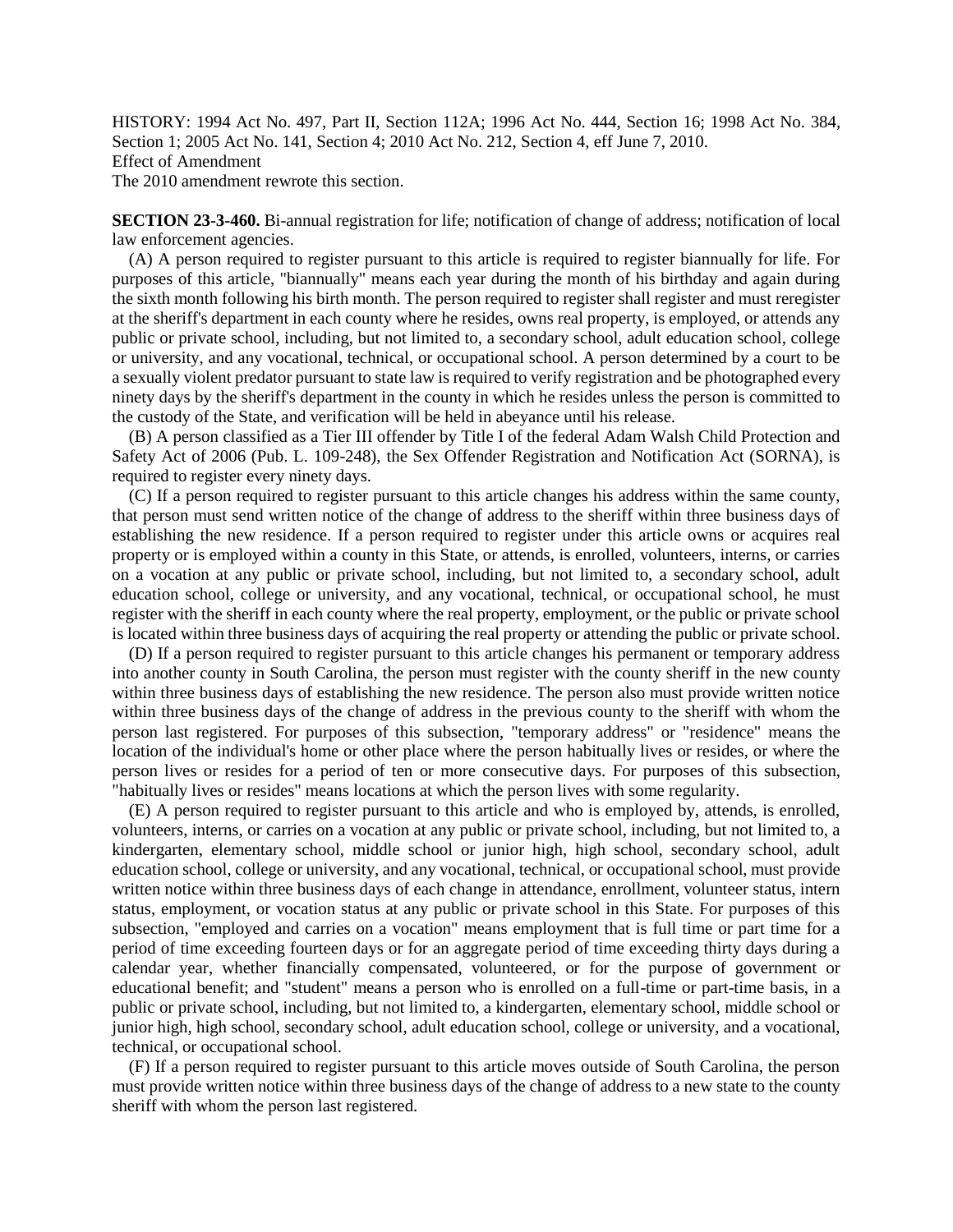(G) A person required to register pursuant to this article who moves to South Carolina from another state establishes residence, acquires real property, is employed in, or attends, is enrolled, volunteers, interns, is employed by, or carries on a vocation at a public or private school, including, but not limited to, a kindergarten, elementary school, middle school or junior high, high school, secondary school, adult education school, college or university, and a vocational, technical, or occupational school in South Carolina, and is not under the jurisdiction of the Department of Corrections, the Department of Probation, Parole and Pardon Services, the Department of Juvenile Justice, or the Juvenile Parole Board at the time of moving to South Carolina must register within three business days of establishing residence, acquiring real property, gaining employment, attending or enrolling, volunteering or interning, being employed by, or carrying on a vocation at a public or private school in this State.

(H) The sheriff of the county in which the person resides must forward all changes to any information provided by a person required to register pursuant to this article to SLED within three business days.

(I) A sheriff who receives registration information, notification of change of permanent or temporary address, or notification of change in employment, or attendance, enrollment, employment, volunteer status, intern status, or vocation status at a public or private school, including, but not limited to, a kindergarten, elementary school, middle school or junior high, high school, secondary school, adult education school, college or university, and a vocational, technical, or occupational school, must notify all local law enforcement agencies, including college or university law enforcement agencies, within three business days of an offender whose permanent or temporary address, real property, or public or private school is within the local law enforcement agency's jurisdiction.

(J) The South Carolina Department of Motor Vehicles, shall inform, in writing, any new resident who applies for a driver's license, chauffeur's license, vehicle tag, or state identification card of the obligation of sex offenders to register. The department also shall inform, in writing, a person renewing a driver's license, chauffeur's license, vehicle tag, or state identification card of the requirement for sex offenders to register.

HISTORY: 1994 Act No. 497, Part II, Section 112A; 1996 Act No. 444, Section 16; 1998 Act No. 384, Section 1; 2001 Act No. 107, Section 4; 2002 Act No. 310, Section 3; 2005 Act No. 141, Section 5; 2006 Act No. 342, Section 4, eff July 1, 2006; 2010 Act No. 212, Section 5, eff June 7, 2010. Validity

For the validity of this section, see Powell v. Keel, 860 S.E.2d 344 (S.C. 2021).

Editor's Note

2006 Act No. 342, Section 1, provides as follows:

"This act may be cited as the 'Sex Offender Accountability and Protection of Minors Act of 2006'."

Effect of Amendment

The 2006 amendment, in subsection (A), in the first sentence substituted "bi-annually" for "annually" and "during the month of his birthday and again during the sixth month following his birth month" for "within thirty days after the anniversary date of the offender's last registration" and in the second sentence substituted "person required to register shall register and must reregister" for "offender shall register"; and made nonsubstantive and conforming amendments throughout.

The 2010 amendment rewrote this section.

**SECTION 23-3-465.** Residence in campus student housing.

Any person required to register under this article is prohibited from living in campus student housing at a public institution of higher learning supported in whole or in part by the State.

HISTORY: 2005 Act No. 94, Section 2.

**SECTION 23-3-470.** Failure to register or provide required notifications; penalties.

(A) It is the duty of the offender to contact the sheriff in order to register, provide notification of change of permanent or temporary address, or notification of change of employment, or in attendance, enrollment, employment, volunteer status, intern status, or vocation status at any public or private school, including,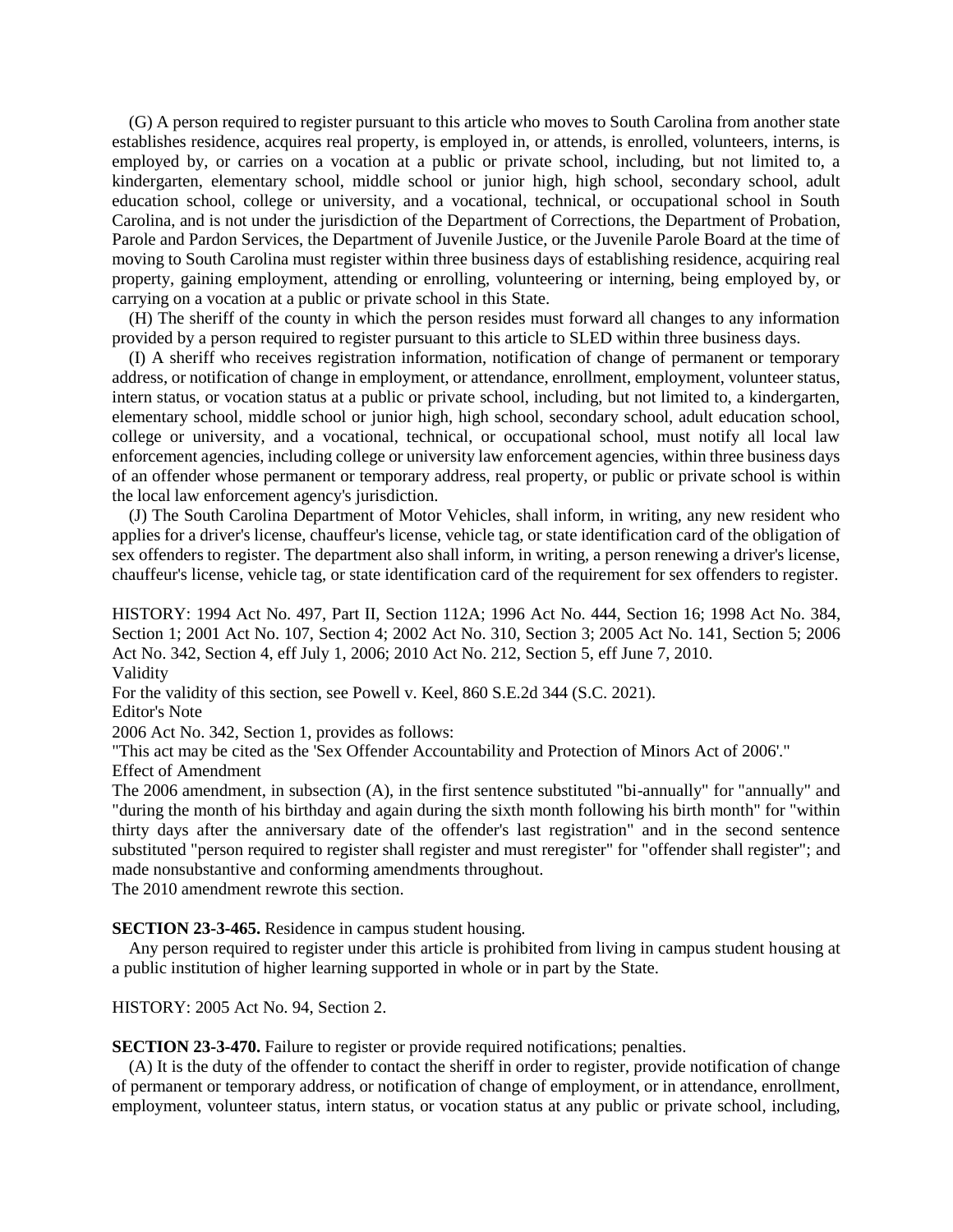but not limited to, a kindergarten, elementary school, middle school or junior high, high school, secondary school, adult education school, college or university, and any vocational, technical, or occupational school. If an offender fails to register, provide notification of change of address, or notification of permanent or temporary change in employment, or attendance, enrollment, employment, volunteer status, intern status, or vocation status at any public or private school, as required by this article, he must be punished as provided in subsection (B).

(B)(1) A person convicted for a first offense is guilty of a misdemeanor and may be fined not more than one thousand dollars, or imprisoned for not more than three hundred sixty-six days, or both. Notwithstanding the provisions of Sections 22-3-540, 22-3-545, 22-3-550, or any other provision of law, a first offense may be tried in magistrates court.

(2) A person convicted for a second offense is guilty of a misdemeanor and must be imprisoned for a mandatory period of three hundred sixty-six days, no part of which shall be suspended nor probation granted.

(3) A person convicted for a third or subsequent offense is guilty of a felony and must be imprisoned for a mandatory period of five years, three years of which shall not be suspended nor probation granted.

HISTORY: 1994 Act No. 497, Part II, Section 112A; 1996 Act No. 444, Section 16; 1998 Act No. 384, Section 1; 2005 Act No. 141, Section 6; 2008 Act No. 333, Section 2, eff June 16, 2009; 2010 Act No. 212, Section 6, eff June 7, 2010.

Editor's Note

2008 Act No. 333, Section 4, provides as follows:

"This act takes effect upon approval by the Governor and ninety days after the State Law Enforcement Division has certified that sex offender mapping software has been implemented."

2009 Act No. 77, Section 2 provides as follows:

"SECTION 2 of Act 333 of 2008 shall take effect upon approval of this act by the Governor. All other sections of Act 333 of 2008 shall take effect as provided in SECTION 4 of Act 333 of 2008." Effect of Amendment

The 2008 amendment, in paragraph (B)(1), substituted "may be fined not more than five hundred dollars or imprisoned for not more than thirty days, or both" for "must be imprisoned for a mandatory period of ninety days, no part of which shall be suspended nor probation granted".

The 2010 amendment rewrote this section.

**SECTION 23-3-475.** Registering with false information; penalties.

(A) Anyone who knowingly and wilfully gives false information when registering as an offender pursuant to this article must be punished as provided in subsection (B).

(B)(1) A person convicted for a first offense is guilty of a misdemeanor and may be fined not more than one thousand dollars, or imprisoned for not more than three hundred sixty-six days, or both. Notwithstanding the provisions of Sections 22-3-540, 22-3-545, 22-3-550, or any other provision of law, a first offense may be tried in magistrates court.

(2) A person convicted for a second offense is guilty of a misdemeanor and must be imprisoned for a mandatory period of three hundred sixty-six days, no part of which shall be suspended nor probation granted.

(3) A person convicted for a third or subsequent offense is guilty of a felony and must be imprisoned for a mandatory period of five years, three years of which shall not be suspended nor probation granted.

HISTORY: 1996 Act No. 444, Section 16; 1998 Act No. 384, Section 1; 2010 Act No. 212, Section 7, eff June 7, 2010.

Effect of Amendment

The 2010 amendment rewrote subsection  $(B)(1)$ ; and, in subsection  $(B)(2)$ , substituted "three hundred" sixty-six days," for "one year" following "a mandatory period of".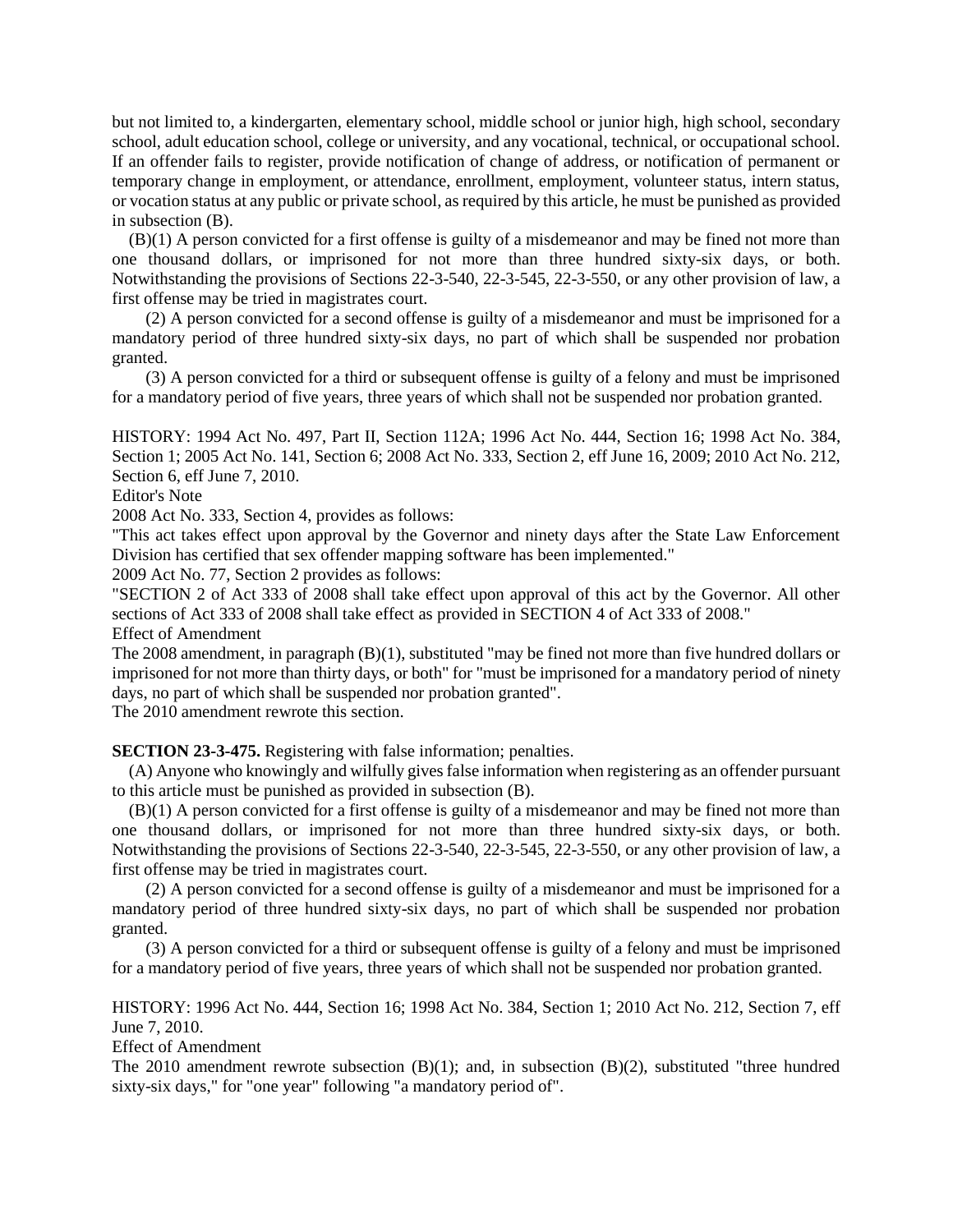**SECTION 23-3-480.** Notice of duty to register; what constitutes; registration following charge of failure to register not a defense.

(A) An arrest on charges of failure to register, service of an information or complaint for failure to register, or arraignment on charges of failure to register constitutes actual notice of the duty to register. A person charged with the crime of failure to register who asserts as a defense the lack of notice of the duty to register shall register immediately following actual notice through arrest, service, or arraignment. Failure to register after notice as required by this article constitutes grounds for filing another charge of failure to register. Registering following arrest, service, or arraignment on charges does not relieve the offender from the criminal penalty for failure to register before the filing of the original charge.

(B) Section 23-3-470 shall not apply to a person convicted of an offense provided in Section 23-3-430 prior to July 1, 1994, and who was released from custody prior to July 1, 1994, unless the person has been served notice of the duty to register by the sheriff of the county in which the person resides. This person shall register within ten days of the notification of the duty to register.

HISTORY: 1994 Act No. 497, Part II, Section 112A; 1996 Act No. 444, Section 16; 1998 Act No. 384, Section 1.

## **SECTION 23-3-490.** Public inspection of offender registry.

(A) Information collected for the offender registry is open to public inspection, upon request to the county sheriff. A sheriff must release information regarding persons required to register under this article to a member of the public if the request is made in writing, on a form prescribed by SLED. The sheriff must provide the person making the request with the full names of the registered sex offenders, any aliases, any other identifying physical characteristics, each offender's date of birth, the home address on file, the offense for which the offender was required to register pursuant to Section 23-3-430, and the date, city, and state of conviction. A photocopy of a current photograph must also be provided. The sheriff must provide to a newspaper with general circulation within the county a listing of the registry for publication.

A sheriff who provides the offender registry for publication or a newspaper which publishes the registry, or any portion of it, is not liable and must not be named as a party in an action to recover damages or seek relief for errors or omissions in the publication of the offender registry; however, if the error or omission was done intentionally, with malice, or in bad faith the sheriff or newspaper is not immune from liability.

(B) A person may request on a form prescribed by SLED a list of registered sex offenders residing in a city, county, or zip code zone or a list of all registered sex offenders within the State from SLED. A person may request information regarding a specific person who is required to register under this article from SLED if the person requesting the information provides the name or address of the person about whom the information is sought. SLED shall provide the person making the request with the full names of the requested registered sex offenders, any aliases, any other identifying physical characteristics, each offender's date of birth, the home address on file, the offense for which the offender was required to register pursuant to Section 23-3-430, and the date, city, and state of conviction. The State Law Enforcement Division may charge a reasonable fee to cover the cost of copying and distributing sex offender registry lists as provided for in this section. These funds must be used for the sole purpose of offsetting the cost of providing sex offender registry lists.

(C) Nothing in subsection (A) prohibits a sheriff from disseminating information contained in subsection (A) regarding persons who are required to register under this article if the sheriff or another law enforcement officer has reason to believe the release of this information will deter criminal activity or enhance public safety. The sheriff shall notify the principals of public and private schools, and the administrator of child day care centers and family day care centers of any offender whose address is within one-half mile of the school or business.

(D) For purposes of this article, information on a person adjudicated delinquent in family court for an offense listed in Section 23-3-430 must be made available to the public in accordance with the following provisions: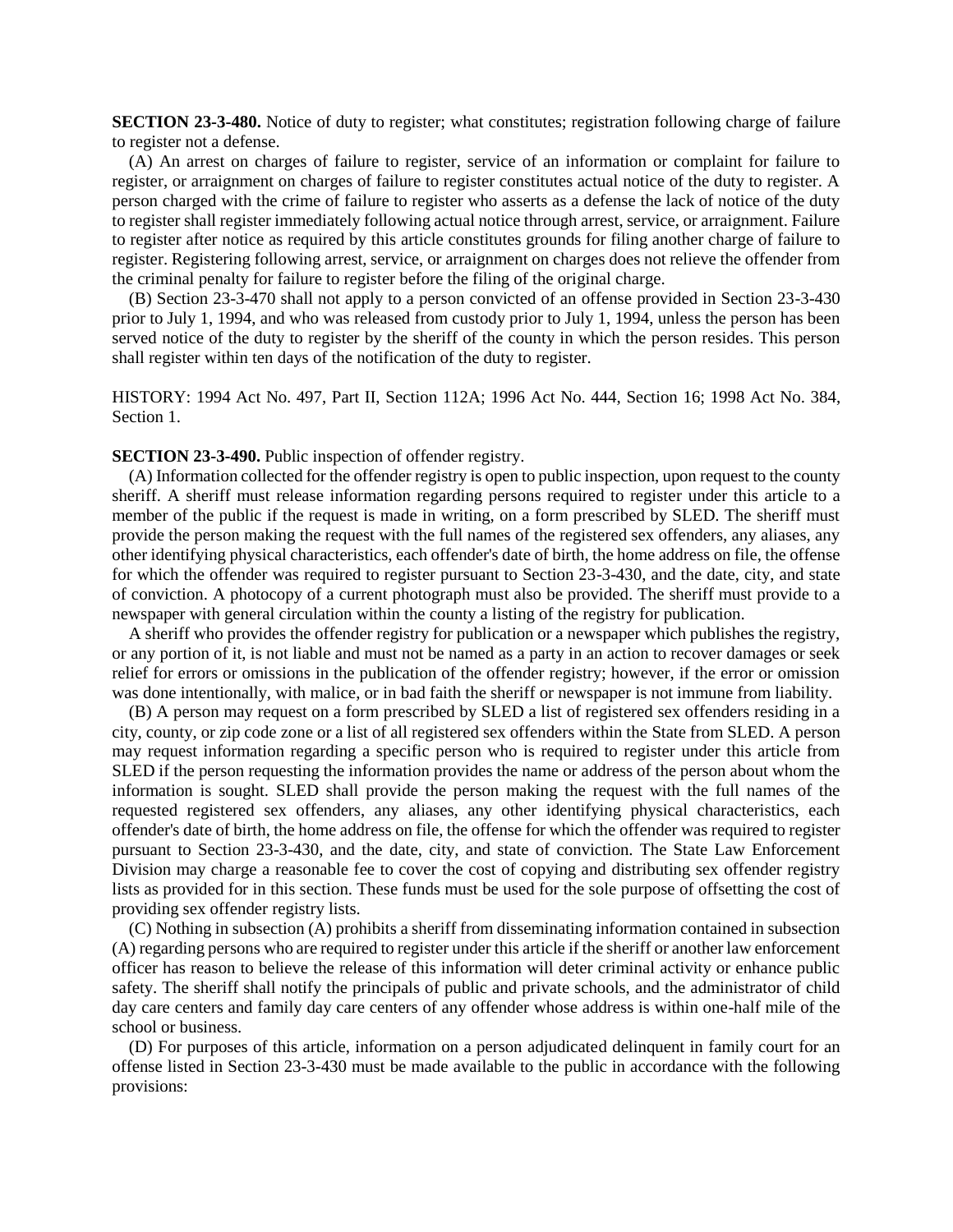(1) If a person has been adjudicated delinquent for committing any of the following offenses, information must be made available to the public pursuant to subsections (A) and (B):

(a) criminal sexual conduct in the first degree (Section 16-3-652);

(b) criminal sexual conduct in the second degree (Section 16-3-653);

(c) criminal sexual conduct with minors, first degree (Section 16-3-655(A));

(d) criminal sexual conduct with minors, second degree (Section 16-3-655(B));

(e) engaging a child for sexual performance (Section 16-3-810);

(f) producing, directing, or promoting sexual performance by a child (Section 16-3-820);

(g) kidnapping (Section 16-3-910); or

(h) trafficking in persons (Section 16-3-2020) except when the court makes a finding on the record that the offense did not include a criminal sexual offense or an attempted criminal sexual offense.

(2) Information shall only be made available, upon request, to victims of or witnesses to the offense, public or private schools, child day care centers, family day care centers, businesses or organizations that primarily serve children, women, or vulnerable adults, as defined in Section 43-35-10(11), for persons adjudicated delinquent for committing any of the following offenses:

(a) criminal sexual conduct in the third degree (Section 16-3-654);

(b) criminal sexual conduct: assaults with intent to commit (Section 16-3-656);

(c) criminal sexual conduct with a minor: assaults with intent to commit (Section 16-3-656);

(d) criminal sexual conduct with minors, third degree (Section  $16-3-655(C)$ );

(e) peeping (Section 16-17-470);

(f) incest (Section 16-15-20);

(g) buggery (Section 16-15-120);

(h) violations of Article 3, Chapter 15 of Title 16 involving a minor, which violations are felonies;

or

(i) indecent exposure.

(3) A person who is under twelve years of age at the time of his adjudication, conviction, guilty plea, or plea of nolo contendere for a first offense of any offense listed in Section 23-3-430(C) shall be required to register pursuant to the provisions of this chapter; however, the person's name or any other information collected for the offender registry shall not be made available to the public.

(4) A person who is under twelve years of age at the time of his adjudication, conviction, guilty plea, or plea of nolo contendere for any offense listed in Section 23-3-430(C) and who has a prior adjudication, conviction, guilty plea, or plea of nolo contendere for any offense listed in Section 23-3-430(C) shall be required to register pursuant to the provisions of this chapter, and all registry information concerning that person shall be made available to the public pursuant to items (1) and (2).

(5) Nothing in this section shall prohibit the dissemination of all registry information to law enforcement.

(E) For purposes of this section, use of computerized or electronic transmission of data or other electronic or similar means is permitted.

HISTORY: 1994 Act No. 497, Part II, Section 112A; 1996 Act No. 444, Section 16; 1998 Act No. 384, Section 1; 1999 Act No. 110, Section 2; 2010 Act No. 289, Section 9, eff June 11, 2010; 2012 Act No. 255, Section 6, eff June 18, 2012; 2015 Act No. 7 (S.196), Section 6.E, eff April 2, 2015.

Effect of Amendment

The 2010 amendment added subparagraph  $(D)(1)(h)$ , relating to trafficking in persons.

The 2012 amendment substituted "16-3-655(A)" for "16-3-655(1)" in subsection  $(D)(1)(c)$ ; substituted "16-3-655(B)" for "16-3-655(2) and (3)" in subsection  $(D)(1)(d)$ ; and in subsection  $(D)(2)(D)$ , substituted "criminal sexual conduct with minors, third degree (Section 16-3-655(C))" for "committing or attempting lewd act upon child under sixteen (Section 16-15-140)".

2015 Act No. 7, Section 6.E, in (D)(1)(h), substituted "16-3-2020" for 16-3-930".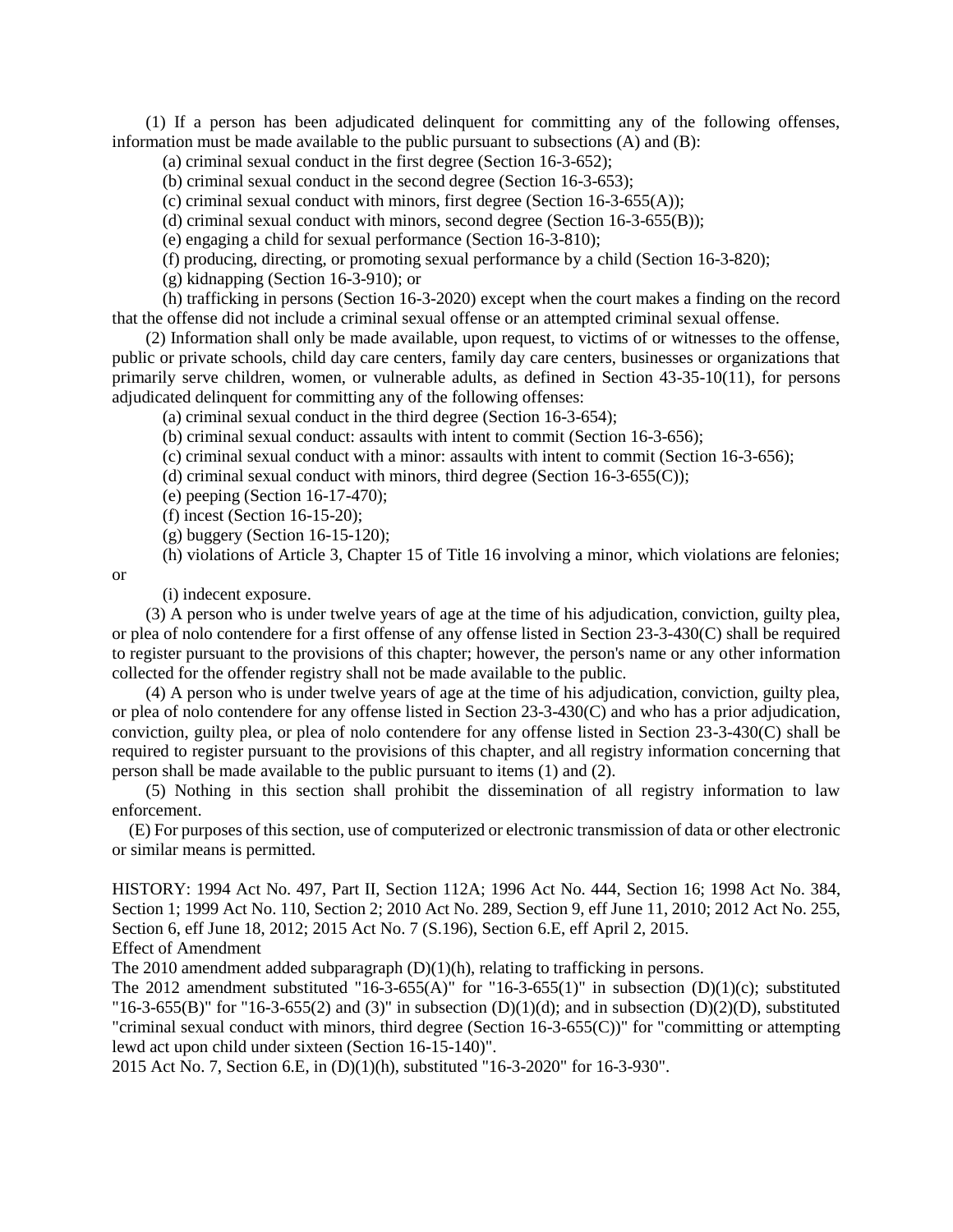**SECTION 23-3-500.** Psychiatric or psychological treatment for children adjudicated for certain sex offenses.

A court must order that a child under twelve years of age who is convicted of, pleads guilty or nolo contendere to, or is adjudicated for an offense listed in Section 23-3-430(C) be given appropriate psychiatric or psychological treatment to address the circumstances of the offense for which the child was convicted, pled guilty or nolo contendere, or adjudicated.

HISTORY: 1998 Act No. 384, Section 1.

**SECTION 23-3-510.** Persons committing criminal offenses using sex offender registry information; punishment.

A person who commits a criminal offense using information from the sex offender registry disclosed to him pursuant to Section 23-3-490, upon conviction, must be punished as follows:

(1) For a misdemeanor offense, the maximum fine prescribed by law for the offense may be increased by not more than one thousand dollars, and the maximum term of imprisonment prescribed by law for the offense may be increased by not more than six months.

(2) For a felony offense, the maximum term of imprisonment prescribed by law for the offense may be increased by not more than five years.

HISTORY: 1998 Act No. 384, Section 1.

**SECTION 23-3-520.** Immunity of public officials, employees, and agencies for acts or omissions under this article; exceptions; duties regarding disclosure of information.

(A) An appointed or elected public official, public employee, or public agency is immune from civil liability for damages for any act or omission under this article unless the official's, employee's, or agency's conduct constitutes gross negligence.

(B) Nothing in this chapter imposes an affirmative duty on a person to disclose to a member of the public information from the sex offender registry other than on those persons responsible for providing registry information pursuant to their official duties as provided for in this chapter.

(C) Nothing in this section may be construed to mean that information regarding persons on the sex offender registry is confidential except as otherwise provided by law.

HISTORY: 1998 Act No. 384, Section 1.

**SECTION 23-3-525.** Notice by real estate brokerage about obtaining sex offender registry information.

A real estate brokerage and its affiliated licensees is immune from liability for any act or omission related to the disclosure of information under this chapter if the brokerage or its affiliated licensees in a timely manner provides to its clients and customers written notice that they may obtain information about the sex offender registry and persons registered with the registry by contacting the county sheriff. The notice may be included as part of a listing agreement, buyer representation agreement, or sales agreement.

HISTORY: 2005 Act No. 141, Section 7.

**SECTION 23-3-530.** Protocol manual for sex offender registry; contents.

The State Law Enforcement Division shall develop and maintain a protocol manual to be used by contributing agencies in the administration of the sex offender registry. The protocol manual must include, but is not limited to, the following:

(1) procedures for the verification of addresses by the sheriff's department in the county where the person resides; and

(2) specific requirements for registration and reregistration including, but not limited to, the following: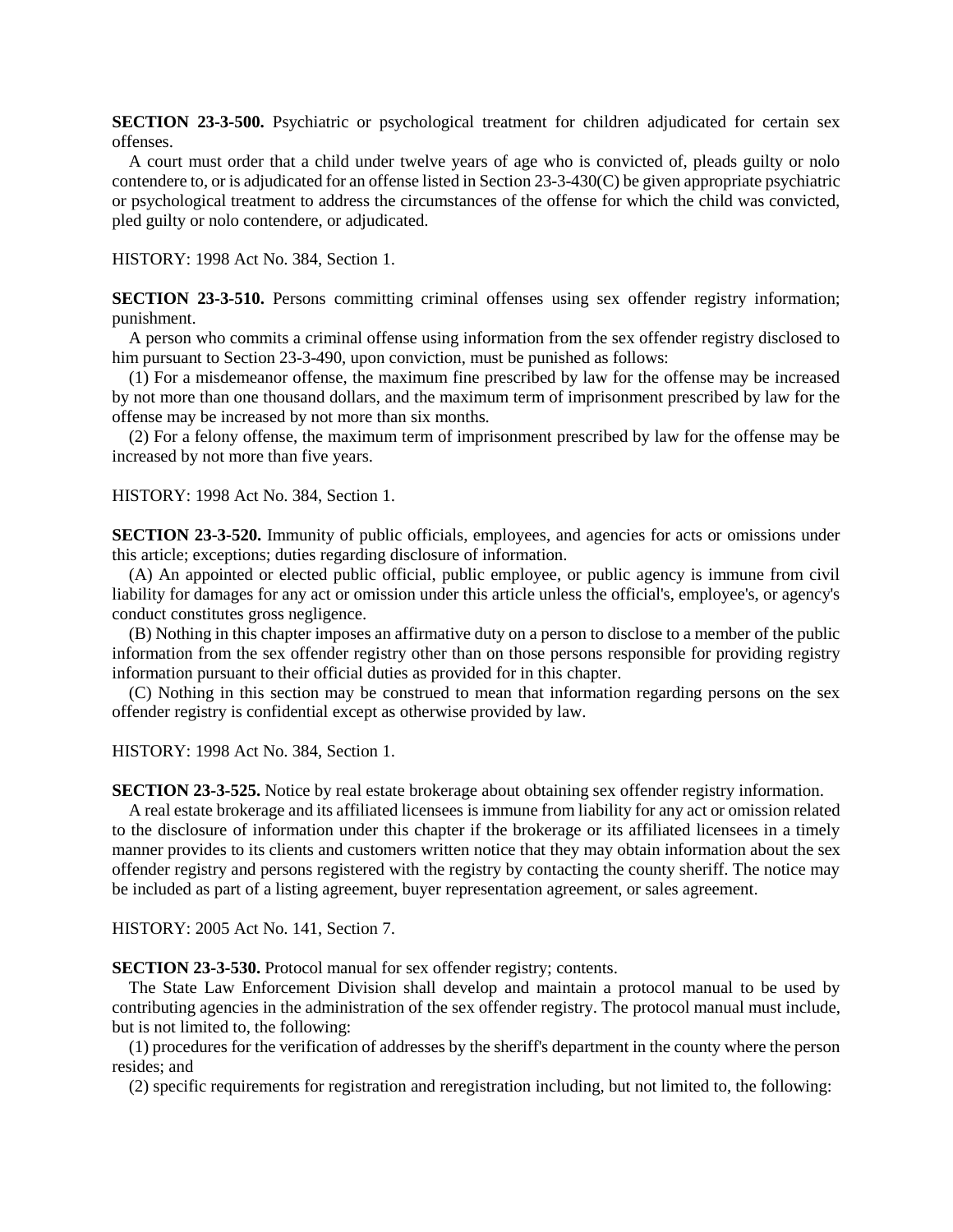(a) the name, social security number, age, race, sex, date of birth, height, weight, hair and eye color; address of permanent residence, address of current temporary residence, within the State or out of state, including rural route address and post office box, which may not be provided instead of a physical residential address; date and place of employment; vehicle make, model, color, and license tag number, including work vehicles that are used the majority of the employee's work time, and the permanent or frequent location where all vehicles are kept; fingerprints and palm prints; Internet identifiers; passport and immigration documents; and a photograph;

(b) the name, address, and county of each institution of higher learning, including the specific campus location, if the person is enrolled, employed, volunteers, interns, or carries on a vocation there;

(c) the vehicle identification number, license tag number, registration number, and a description, including the color scheme, if the person lives in a motor vehicle, trailer, mobile home, or manufactured home and the permanent or frequent location where all vehicles, trailers, mobile homes, and manufactured homes are kept;

(d) the hull identification number, the manufacturer's serial number, the name of the vessel, live-aboard vessel, or houseboat, the registration number, and a description of the color scheme, if the person lives in a vessel, live-aboard vessel, or houseboat; and

(e) the tail number, manufacturer's serial number, and model of any aircraft, and a description of the aircraft, including the color scheme, and the permanent or frequent location where all aircraft are kept, if the person owns or operates an aircraft.

HISTORY: 1999 Act No. 110, Section 1; 2006 Act No. 342, Section 5, eff July 1, 2006; 2010 Act No. 212, Section 8, eff June 7, 2010. Editor's Note

2006 Act No. 342, Section 1, provides as follows:

"This act may be cited as the 'Sex Offender Accountability and Protection of Minors Act of 2006'." Effect of Amendment

The 2006 amendment added items (1) and (2) setting forth required contents.

The 2010 amendment rewrote subsection (2).

**SECTION 23-3-535.** Limitation on places of residence of certain sex offenders; exceptions; violations; local government ordinances; school districts required to provide certain information.

(A) As contained in this section:

(1) "Children's recreational facility" means a facility owned and operated by a city, county, or special purpose district used for the purpose of recreational activity for children under the age of eighteen.

(2) "Daycare center" means an arrangement where, at any one time, there are three or more preschool-age children, or nine or more school-age children receiving child care.

(3) "School" does not include a home school or an institution of higher education.

(4) "Within one thousand feet" means a measurement made in a straight line, without regard to intervening structures or objects, from the nearest portion of the property on which the sex offender resides to the nearest property line of the premises of a school, daycare center, children's recreational facility, park, or public playground, whichever is closer.

(B) It is unlawful for a sex offender who has been convicted of any of the following offenses to reside within one thousand feet of a school, daycare center, children's recreational facility, park, or public playground:

(1) criminal sexual conduct with a minor, first degree;

(2) criminal sexual conduct with a minor, second degree;

(3) assault with intent to commit criminal sexual conduct with a minor;

(4) kidnapping a person under eighteen years of age; or

(5) trafficking in persons of a person under eighteen years of age except when the court makes a finding on the record that the offense did not include a criminal sexual offense or an attempted criminal sexual offense.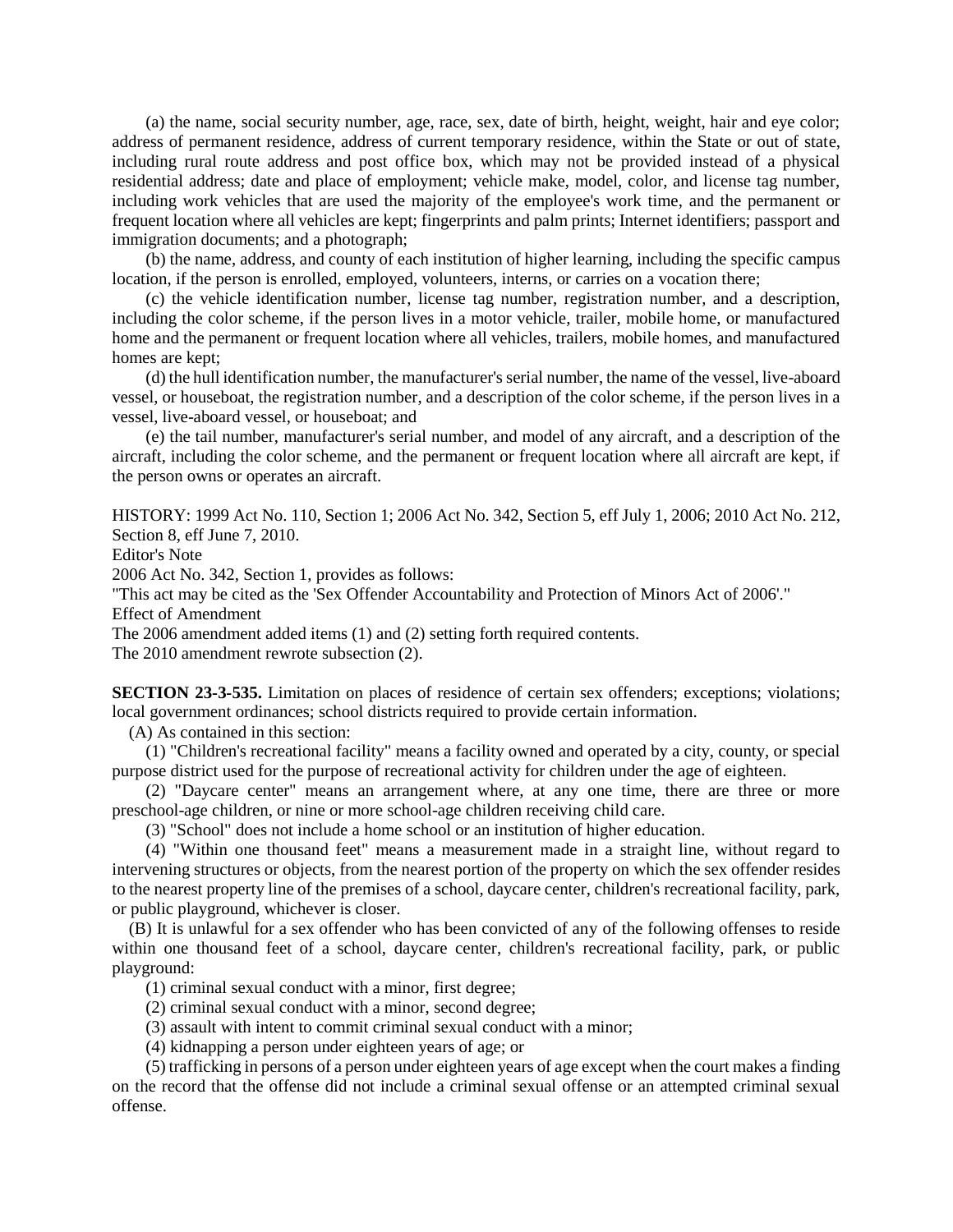(C) This section does not apply to a sex offender who:

(1) resided within one thousand feet of a school, daycare center, children's recreational facility, park, or public playground before the effective date of this act;

(2) resided within one thousand feet of a school, daycare center, children's recreational facility, park, or public playground on property the sex offender owned before the sex offender was charged with any of the offenses enumerated in subsection (B);

(3) resides within one thousand feet of a school, daycare center, children's recreational facility, park, or public playground as a result of the establishment of a new school, daycare center, children's recreational facility, park, or public playground;

(4) resides in a jail, prison, detention facility, group home for persons under the age of twenty-one licensed by the Department of Social Services, residential treatment facility for persons under the age of twenty-one licensed by the Department of Health and Environmental Control, or other holding facility, including a mental health facility;

(5) resides in a homeless shelter for no more than one year, a group home for persons under the age of twenty-one licensed by the Department of Social Services, or a residential treatment facility for persons under the age of twenty-one licensed by the Department of Health and Environmental Control, and the site was purchased by the organization prior to the effective date of this act;

(6) resides in a community residential care facility, as defined in Section 44-7-130(6); or

(7) resides in a nursing home, as defined in Section 44-7-130(13).

(D) If upon registration of a sex offender, or at any other time, a local law enforcement agency determines that a sex offender is in violation of this section, the local law enforcement agency must, within thirty days, notify the sex offender of the violation, provide the sex offender with a list of areas in which the sex offender is not permitted to reside, and notify the sex offender that the sex offender has thirty days to vacate the residence. If the sex offender fails to vacate the residence within thirty days, the sex offender must be punished as follows:

(1) for a first offense, the sex offender is guilty of a misdemeanor and, upon conviction, must be imprisoned not more than thirty days, or fined not more than five hundred dollars, or both;

(2) for a second offense, the sex offender is guilty of a misdemeanor and, upon conviction, must be imprisoned not more than three years, or fined not more than one thousand dollars, or both;

(3) for a third or subsequent offense, the sex offender is guilty of a felony and, upon conviction, must be imprisoned for not more than five years, or fined not more than five thousand dollars, or both.

(E) A local government may not enact an ordinance that:

(1) contains penalties that exceed or are less lenient than the penalties contained in this section; or

(2) expands or contracts the boundaries of areas in which a sex offender may or may not reside as contained in subsection (B).

(F)(1) At the beginning of each school year, each school district must provide:

(a) the names and addresses of every sex offender who resides within one thousand feet of a school bus stop within the school district to the parents or guardians of a student who boards or disembarks a school bus at a stop covered by this subsection; or

(b) the hyperlink to the sex offender registry web site on the school district's web site for the purpose of gathering this information.

(2) Local law enforcement agencies must check the school districts' web sites to determine if each school district has complied with this subsection. If a hyperlink does not appear on a school district web site, the local law enforcement agency must contact the school district to confirm that the school district has provided the parents or guardians with the names and addresses of every sex offender who resides within one thousand feet of a school bus stop within the school district. If the local law enforcement agency determines that this information has not been provided, the local law enforcement agency must inform the school district that it is in violation of this subsection. If the school district does not comply within thirty days after notice of its violation, the school district is subject to equitable injunctive relief and, if the plaintiff prevails, the district shall pay the plaintiff's attorney's fees and costs.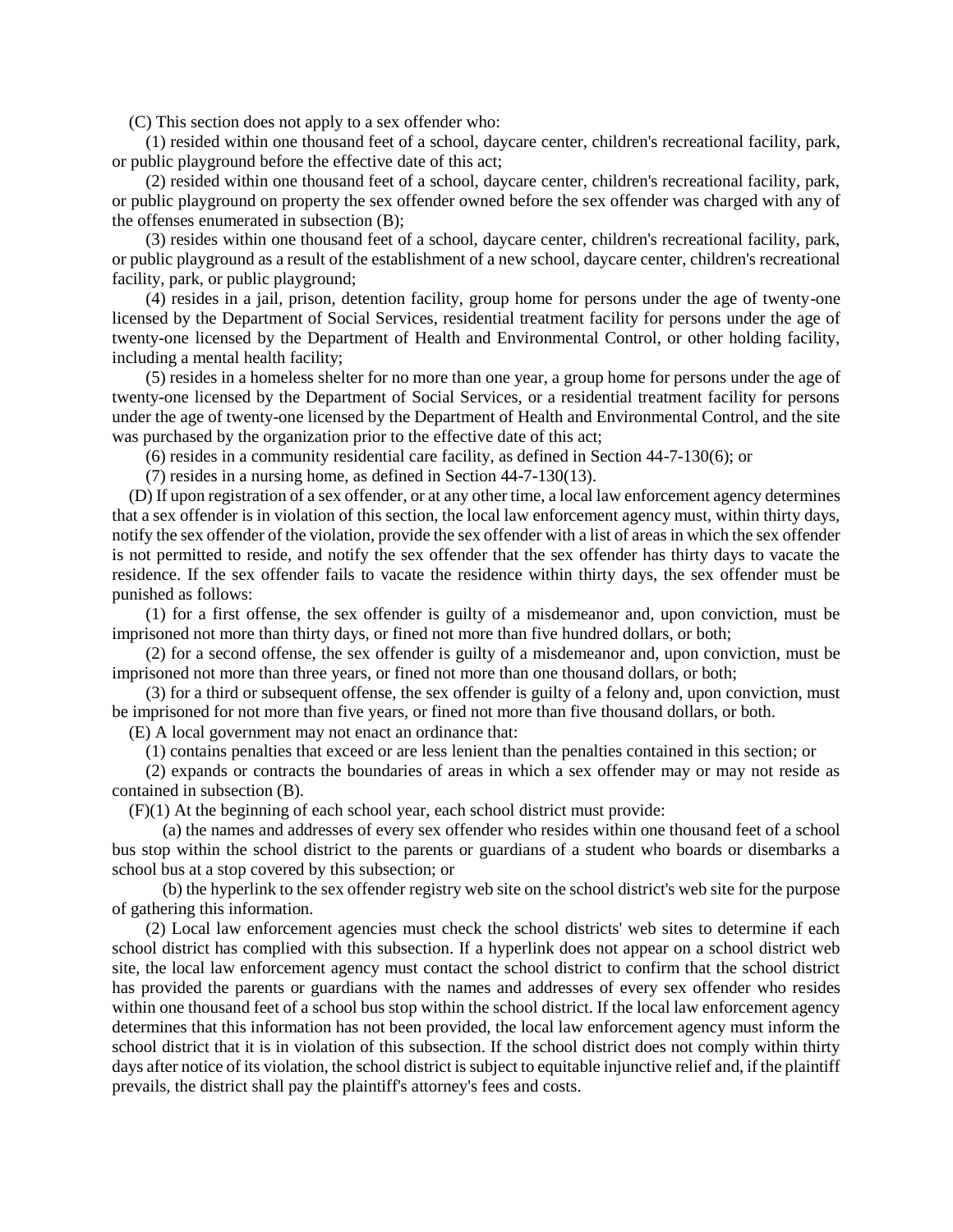HISTORY: 2008 Act No. 333, Section 1, eff June 16, 2008; 2009 Act No. 77, Section 1, eff June 16, 2009; 2010 Act No. 289, Section 10, eff June 11, 2010.

Editor's Note

2008 Act No. 333, Section 4, provides as follows:

"This act takes effect upon approval by the Governor and ninety days after the State Law Enforcement Division has certified that sex offender mapping software has been implemented."

2009 Act No. 77, Section 2 provides as follows:

"SECTION 2 of Act 333 of 2008 shall take effect upon approval of this act by the Governor. All other sections of Act 333 of 2008 shall take effect as provided in SECTION 4 of Act 333 of 2008." Effect of Amendment

The 2009 amendment, in subsection (E), designated paragraph (1) and added paragraph (2) relating to changing the boundaries in which a sex offender may or may not reside.

The 2010 amendment added paragraph (B)(5), relating to trafficking in persons.

**SECTION 23-3-540.** Electronic monitoring; reporting damage to or removing monitoring device; penalty.

(A) Upon conviction, adjudication of delinquency, guilty plea, or plea of nolo contendere of a person for committing criminal sexual conduct with a minor in the first degree, pursuant to Section 16-3-655(A)(1), or criminal sexual conduct with a minor in the third degree, pursuant to Section 16-3-655(C), the court must order that the person, upon release from incarceration, confinement, commitment, institutionalization, or when placed under the supervision of the Department of Probation, Parole and Pardon Services shall be monitored by the Department of Probation, Parole and Pardon Services with an active electronic monitoring device.

(B) Upon conviction, adjudication of delinquency, guilty plea, or plea of nolo contendere of a person for any other offense listed in subsection (G), the court may order that the person upon release from incarceration, confinement, commitment, institutionalization, or when placed under the supervision of the Department of Probation, Parole and Pardon Services shall be monitored by the Department of Probation, Parole and Pardon Services with an active electronic monitoring device.

(C) A person who is required to register pursuant to this article for committing criminal sexual conduct with a minor in the first degree, pursuant to Section  $16-3-655(A)(1)$ , or criminal sexual conduct with a minor in the third degree, pursuant to Section 16-3-655(C), and who violates a term of probation, parole, community supervision, or a community supervision program must be ordered by the court or agency with jurisdiction to be monitored by the Department of Probation, Parole and Pardon Services with an active electronic monitoring device.

(D) A person who is required to register pursuant to this article for any other offense listed in subsection (G), and who violates a term of probation, parole, community supervision, or a community supervision program, may be ordered by the court or agency with jurisdiction to be monitored by the Department of Probation, Parole and Pardon Services with an active electronic monitoring device.

(E) A person who is required to register pursuant to this article for committing criminal sexual conduct with a minor in the first degree, pursuant to Section  $16-3-655(A)(1)$ , or criminal sexual conduct with a minor in the third degree, pursuant to Section 16-3-655(C), and who violates a provision of this article, must be ordered by the court to be monitored by the Department of Probation, Parole and Pardon Services with an active electronic monitoring device.

(F) A person who is required to register pursuant to this article for any other offense listed in subsection (G), and who violates a provision of this article, may be ordered by the court to be monitored by the Department of Probation, Parole and Pardon Services with an active electronic monitoring device.

(G) This section applies to a person who has been:

(1) convicted of, pled guilty or nolo contendere to, or been adjudicated delinquent for any of the following offenses:

(a) criminal sexual conduct with a minor in the first degree (Section  $16-3-655(A)$ );

(b) criminal sexual conduct with a minor in the second degree (Section 16-3-655(B)). If evidence is presented at the criminal proceeding and the court makes a specific finding on the record that the conviction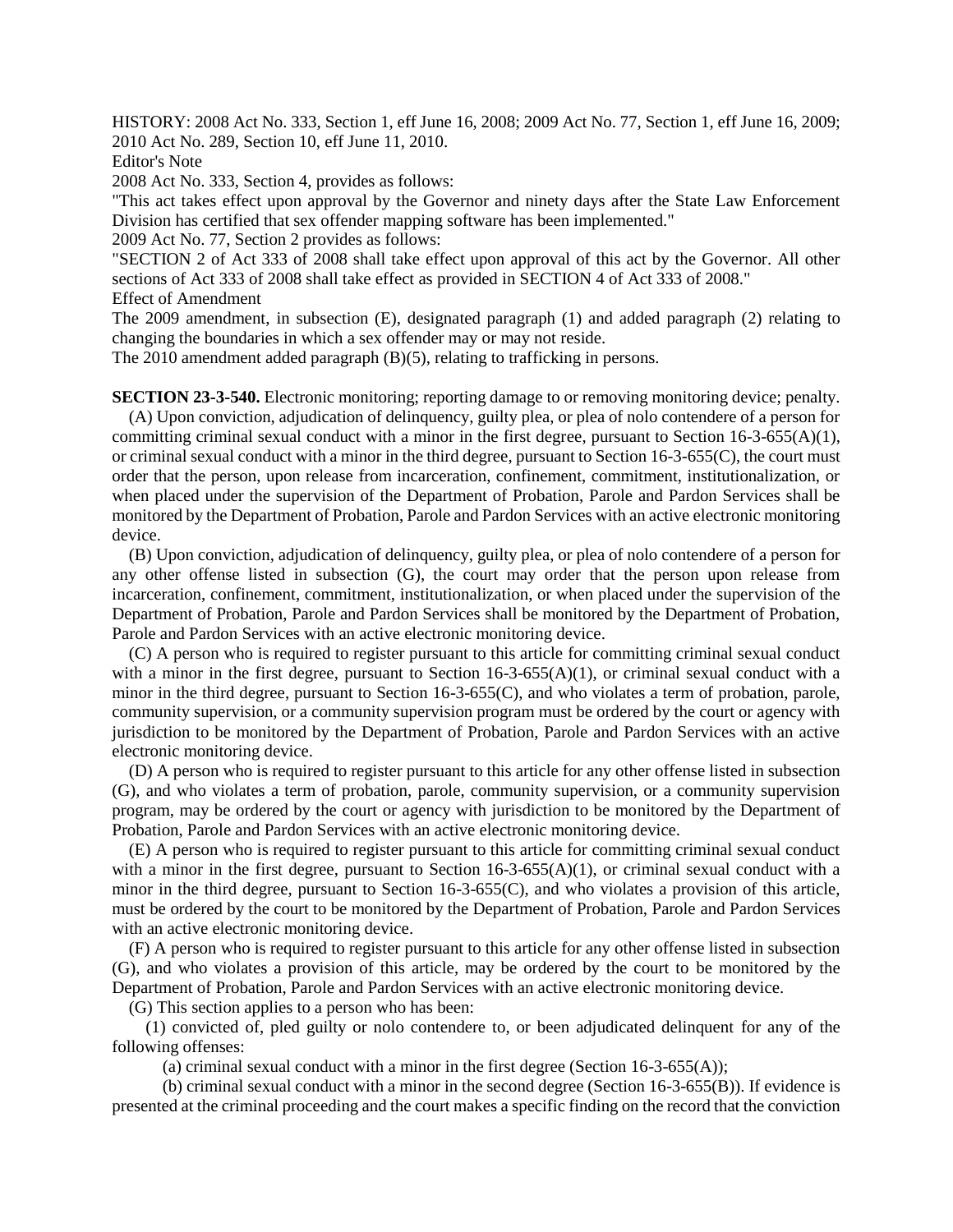obtained for this offense resulted from illicit consensual sexual conduct, as contained in Section 16-3-655(B)(2), provided the offender is eighteen years of age or less, or consensual sexual conduct between persons under sixteen years of age, then the convicted person is not required to be electronically monitored pursuant to the provisions of this section;

(c) criminal sexual conduct with a minor in the third degree (Section 16-3-655(C));

(d) engaging a child for sexual performance (Section 16-3-810);

(e) producing, directing, or promoting sexual performance by a child (Section 16-3-820);

(f) criminal sexual conduct: assaults with intent to commit (Section 16-3-656) involving a minor;

(g) violations of Article 3, Chapter 15, Title 16 involving a minor;

(h) kidnapping (Section 16-3-910) of a person under eighteen years of age except when the offense is committed by a parent;

(i) trafficking in persons (Section 16-3-2020) of a person under eighteen years of age except when the court makes a finding on the record that the offense did not include a criminal sexual offense or an attempted criminal sexual offense; or

(2) ordered as a condition of sentencing to be included in the sex offender registry pursuant to Section 23-3-430(D) for an offense involving a minor, except that the provisions of this item may not be construed to apply to a person eighteen years of age or less who engages in illicit but consensual sexual conduct with another person who is at least fourteen years of age as provided in Section 16-3-655(B)(2).

(H) The person shall be monitored by the Department of Probation, Parole and Pardon Services with an active electronic monitoring device for the duration of the time the person is required to remain on the sex offender registry pursuant to the provisions of this article, unless the person is committed to the custody of the State. Ten years from the date the person begins to be electronically monitored, the person may petition the chief administrative judge of the general sessions court for the county in which the person was ordered to be electronically monitored for an order to be released from the electronic monitoring requirements of this section. The person shall serve a copy of the petition upon the solicitor of the circuit and the Department of Probation, Parole and Pardon Services. The court must hold a hearing before ordering the person to be released from the electronic monitoring requirements of this section, unless the court denies the petition because the person is not eligible for release or based on other procedural grounds. The solicitor of the circuit, the Department of Probation, Parole and Pardon Services, and any victims, as defined in Article 15, Chapter 3, Title 16, must be notified of any hearing pursuant to this subsection and must be given an opportunity to testify or submit affidavits in response to the petition. If the court finds that there is clear and convincing evidence that the person has complied with the terms and conditions of the electronic monitoring and that there is no longer a need to electronically monitor the person, then the court may order the person to be released from the electronic monitoring requirements of this section. If the court denies the petition or refuses to grant the order, then the person may refile a new petition every five years from the date the court denies the petition or refuses to grant the order. A person may not petition the court if the person is required to register pursuant to this article for committing criminal sexual conduct with a minor in the first degree, pursuant to Section  $16-3-655(A)(1)$ , or criminal sexual conduct with a minor in the third degree, pursuant to Section 16-3-655(C).

(I) The person shall follow instructions provided by the Department of Probation, Parole and Pardon Services to maintain the active electronic monitoring device in working order. Incidental damage or defacement of the active electronic monitoring device must be reported to the Department of Probation, Parole and Pardon Services within two hours. A person who fails to comply with the reporting requirement of this subsection is guilty of a felony and, upon conviction, must be fined not more than five thousand dollars or imprisoned not more than five years.

(J) The person shall abide by other terms and conditions set forth by the Department of Probation, Parole and Pardon Services with regard to the active electronic monitoring device and electronic monitoring program.

(K) The person must be charged for the cost of the active electronic monitoring device and the operation of the active electronic monitoring device for the duration of the time the person is required to be electronically monitored. The Department of Probation, Parole and Pardon Services may exempt a person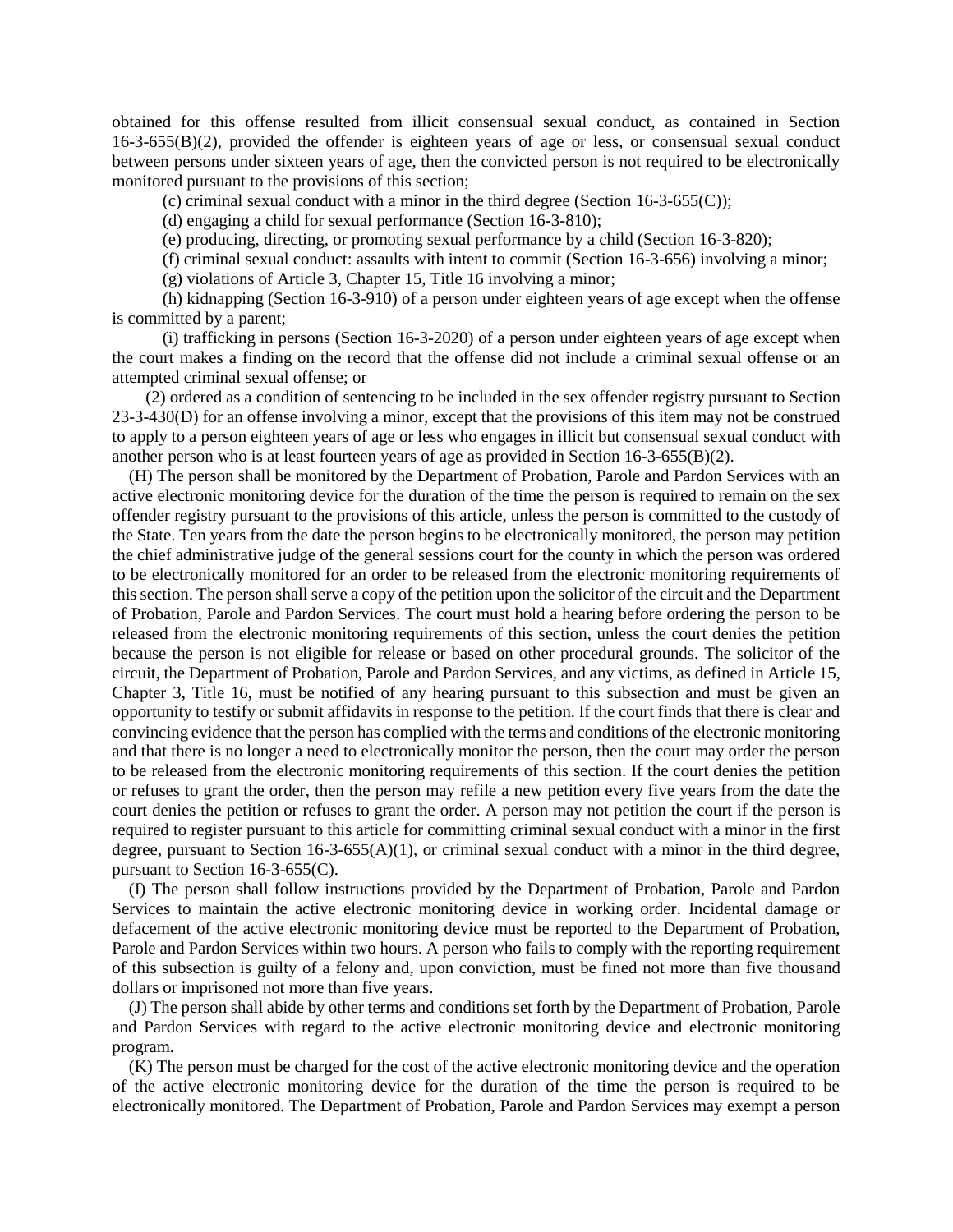from the payment of a part or all of the cost during a part or all of the duration of the time the person is required to be electronically monitored, if the Department of Probation, Parole and Pardon Services determines that exceptional circumstances exist such that these payments cause a severe hardship to the person. The payment of the cost must be a condition of supervision of the person and a delinquency of two months or more in making payments may operate as a violation of a term or condition of the electronic monitoring. All fees generated by this subsection must be retained by the Department of Probation, Parole and Pardon Services, carried forward, and applied to support the active electronic monitoring of sex offenders.

(L) A person who intentionally removes, tampers with, defaces, alters, damages, or destroys an active electronic monitoring device is guilty of a felony and, upon conviction, must be fined not more than five thousand dollars or imprisoned not more than five years. This subsection does not apply to a person or agent authorized by the Department of Probation, Parole and Pardon Services to perform maintenance and repairs to the active electronic monitoring devices.

(M) A person who completes his term of incarceration and the maximum term of probation, parole, or community supervision and who wilfully violates a term or condition of electronic monitoring, as ordered by the court or determined by the Department of Probation, Parole and Pardon Services is guilty of a felony and, upon conviction, must be sentenced in accordance with the provisions of Section 23-3-545.

(N) The Department of Corrections shall notify the Department of Probation, Parole and Pardon Services of the projected release date of an inmate serving a sentence, as described in this section, at least one hundred eighty days in advance of the person's release from incarceration. For a person sentenced to one hundred eighty days or less, the Department of Corrections shall immediately notify the Department of Probation, Parole and Pardon Services.

(O) When an inmate serving a sentence as described in this section is released on electronic monitoring, a victim who has previously requested notification and the sheriff's office in the county where the person is to be released must be notified in accordance with the requirements of Article 15, Chapter 3, Title 16.

(P) As used in this section, "active electronic monitoring device" means an all body worn device that is not removed from the person's body utilized by the Department of Probation, Parole and Pardon Services in conjunction with a web-based computer system that actively monitors and records a person's location at least once every minute twenty-four hours a day and that timely records and reports the person's presence near or within a prohibited area or the person's departure from a specified geographic location. In addition, the device must be resistant or impervious to unintentional or wilful damages. The South Carolina Criminal Justice Academy may offer training to officers of the Department of Probation, Parole and Pardon Services regarding the utilization of active electronic monitoring devices. In areas of the State where cellular coverage requires the use of an alternate device, the Department of Probation, Parole and Pardon Services may use an alternate device.

(Q) Except for juveniles released from the Department of Corrections, all juveniles adjudicated delinquent in family court, who are required to be monitored pursuant to the provisions of this article by the Department of Probation, Parole and Pardon Services, or who are ordered by a court to be monitored must be supervised, while under the jurisdiction of the family court or Board of Juvenile Parole, by the Department of Juvenile Justice. The Department of Probation, Parole and Pardon Services shall report to the Department of Juvenile Justice all violations of the terms or conditions of electronic monitoring for all juveniles supervised by the department, for as long as the family court or Juvenile Parole Board has jurisdiction over the juvenile. If the Department of Juvenile Justice determines that a juvenile has violated a term or condition of electronic monitoring, the department shall immediately notify local law enforcement of the violation.

HISTORY: 2005 Act No. 141, Section 8; 2006 Act No. 342, Section 6, eff July 1, 2006; 2006 Act No. 346, Section 3, eff July 1, 2006; 2008 Act No. 335, Sections 15, 20, eff June 16, 2008; 2010 Act No. 289, Section 11, eff June 11, 2010; 2012 Act No. 255, Section 7, eff June 18, 2012; 2015 Act No. 7 (S.196), Section 6.F, eff April 2, 2015. Validity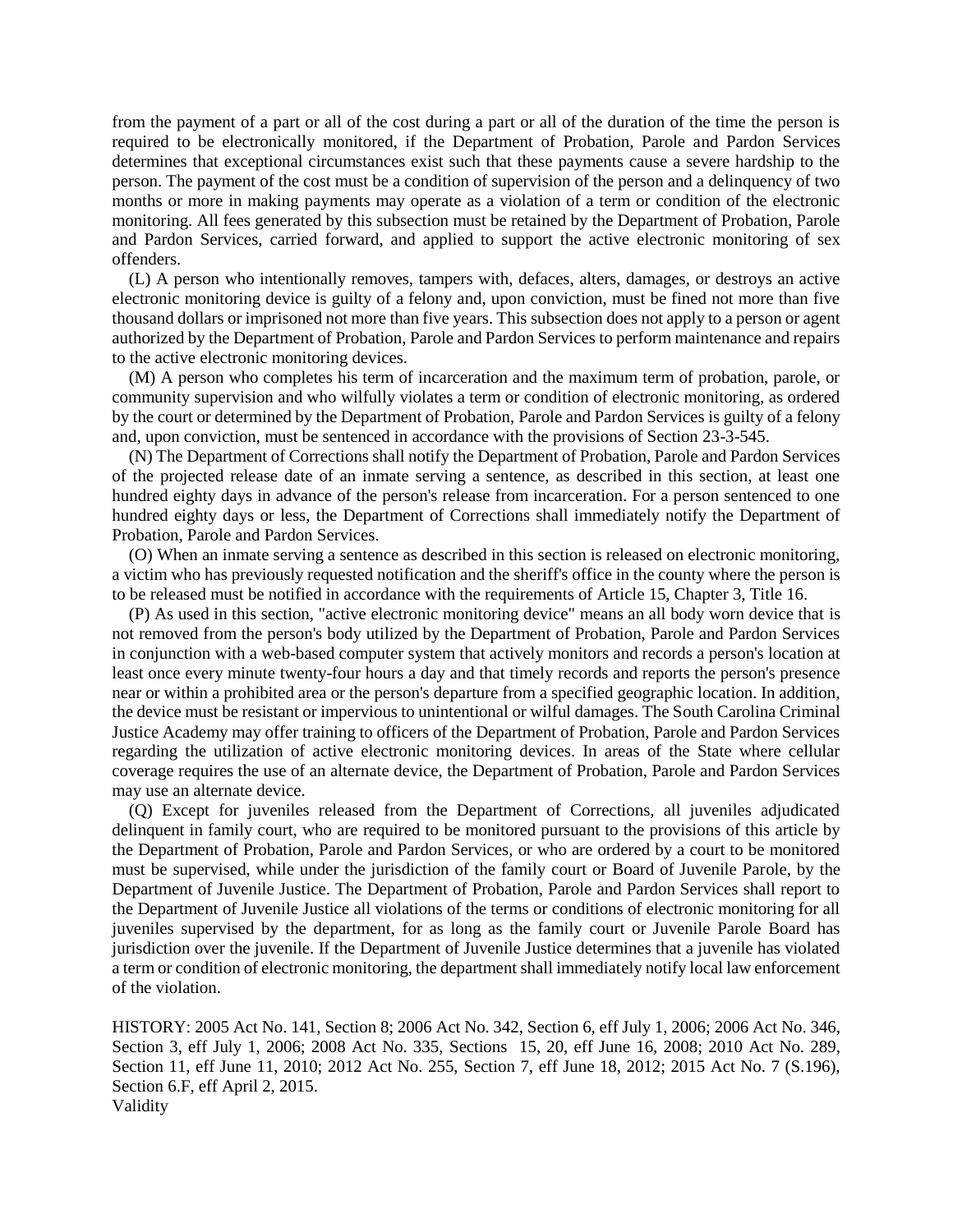For the validity of this section, see Powell v. Keel, 860 S.E.2d 344 (S.C. 2021).

Editor's Note

2006 Act No. 342, Section 1, provides as follows:

"This act may be cited as the 'Sex Offender Accountability and Protection of Minors Act of 2006'." 2006 Act No. 346, Section 6, provides as follows:

"The General Assembly is aware that this act amends sections of the South Carolina Code of Laws that are also amended in S.1267 of 2006 [Act 342], and it is the intent of the General Assembly that the provisions of this act control in their entirety as to those code sections."

Effect of Amendment

Both 2006 amendments rewrote this section; see Editor's Note for provision stating that the second amendment [ by Act No. 346] controls.

The 2008 amendment deleted paragraph  $(M)(2)$  relating to admissibility of information gathered by a probation agent and deleted the designation of paragraph (M)(1); and rewrote subsection (P) defining active electronic monitoring device.

The 2010 amendment added subparagraph (G)(1)(i), relating to trafficking in persons.

The 2012 amendment in subsections (A), (C), (E), (G), and (H), substituted references to criminal sexual conduct with a minor in the third degree for committing or attempting a lewd act upon a child under 16; and made other nonsubstantive changes.

2015 Act No. 7, Section 6.F, in (G)(1)(i), substituted "16-3-2020" for 16-3-930".

**SECTION 23-3-545.** Effect of conviction of wilfully violating term or condition of active electronic monitoring.

(A) If a person is convicted of wilfully violating a term or condition of active electronic monitoring pursuant to Section 23-3-540(M), the court may impose other terms and conditions considered appropriate and may continue the person on active electronic monitoring, or the court may revoke the active electronic monitoring and impose a sentence of up to ten years for the violation. A person who is incarcerated for a revocation is eligible to earn work credits, education credits, good conduct credits, and other credits which would reduce the sentence for the violation to the same extent he would have been eligible to earn credits on a sentence of incarceration for the underlying conviction. A person who is incarcerated for a revocation pursuant to the provisions of this subsection is not eligible for parole.

(B) If a person's electronic monitoring is revoked by the court and the court imposes a period of incarceration for the revocation, the person must be placed back on active electronic monitoring when the person is released from incarceration.

(C) A person may be sentenced for successive revocations, with each revocation subject to a ten-year sentence. The maximum aggregate amount of time the person may be required to serve when sentenced for successive revocations may not exceed the period of time the person is required to remain on the sex offender registry.

HISTORY: 2006 Act No. 346, Section 4, eff July 1, 2006.

Editor's Note

2006 Act No. 346, Section 9, provides as follows:

"This act takes effect on July 1, 2006, except that the provisions of Section 3 [amending this section] regarding the requirements of active electronic monitoring of certain offenders by the Department of Probation, Parole and Pardon Services does not take effect until the General Assembly funds the department to the extent necessary to implement those provisions."

**SECTION 23-3-550.** Assisting or harboring unregistered sex offender; penalty.

(A) A person who has reason to believe that a person required to register pursuant to the provisions of this article is not complying or has not complied with the requirements of this article, with the intent to assist or harbor the person required to register in eluding a law enforcement agency, is guilty of the offense of assisting or harboring an unregistered sex offender, if the person: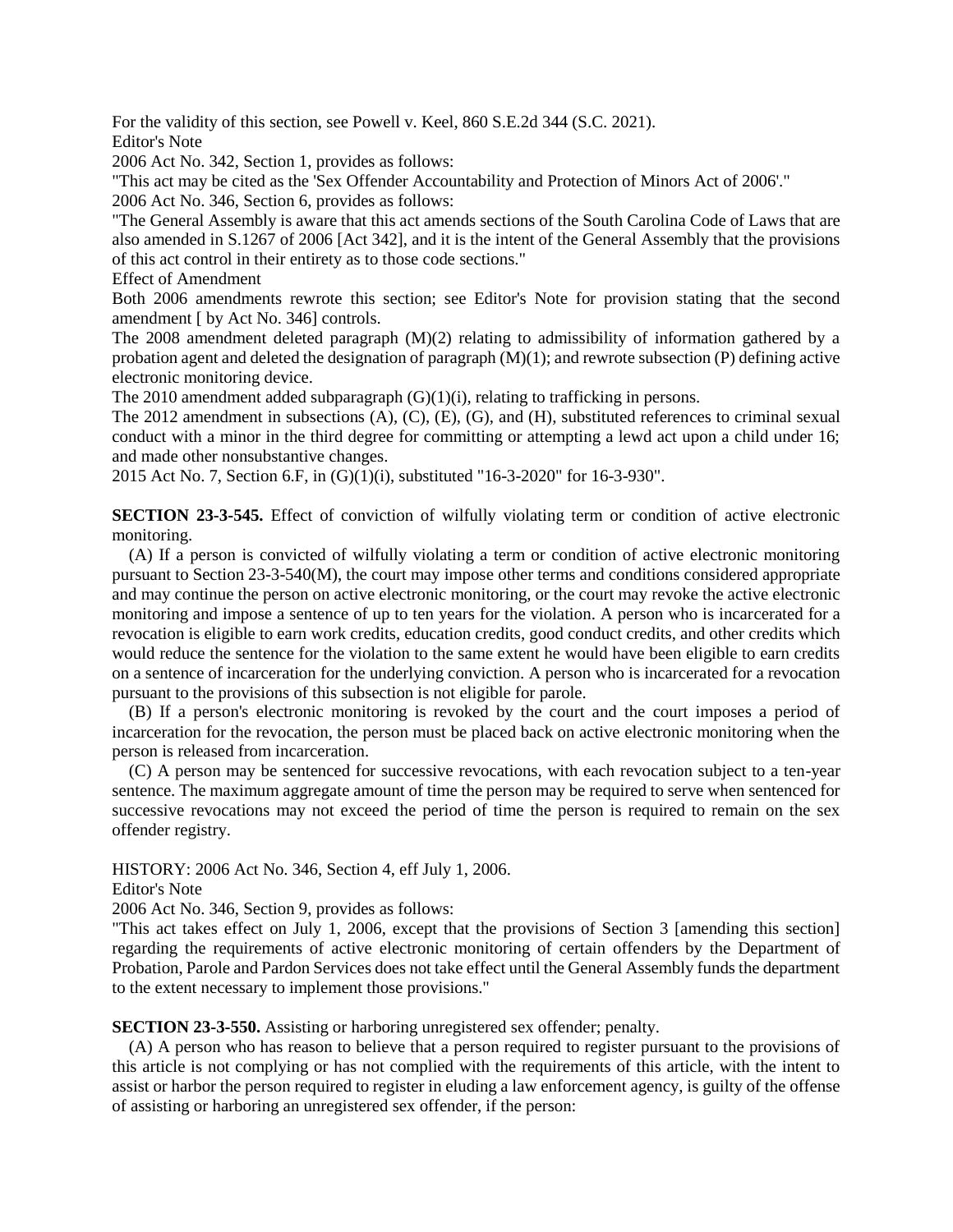(1) withholds information from or does not notify the law enforcement agency of the noncompliance of the provisions of this article by the person required to register, and, if known, the location of this person;

(2) harbors, attempts to harbor, or assists another person in harboring or attempting to harbor the person required to register;

(3) conceals, attempts to conceal, or assists another in concealing or attempting to conceal the person required to register; or

(4) provides information known to be false to a law enforcement agency regarding the person required to register.

(B) A person who knowingly and wilfully violates the provisions of subsection (A) is guilty of a felony and, upon conviction, must be fined not more than five thousand dollars or imprisoned not more than five years.

HISTORY: 2005 Act No. 141, Section 9; 2006 Act No. 342, Section 7, eff July 1, 2006.

Editor's Note

2006 Act No. 342, Section 1, provides as follows:

"This act may be cited as the 'Sex Offender Accountability and Protection of Minors Act of 2006'." Effect of Amendment

The 2006 amendment added subsection (A) and designated the existing text as subsection (B), substituting "violates the provisions of subsection (A)" for "protects, harbors, or conceals an offender who the person knows is not in compliance with the requirements of this article".

**SECTION 23-3-555.** Internet account, access provider, identifiers reporting requirements; notification of change; failure to comply; punishment; information provided to interactive computer services; judicial limitations on Internet usage by certain registered sex offenders.

(A) As used in this section:

(1) "Interactive computer service" means an information service, system, or access software provider that offers users the capability of generating, acquiring, storing, transforming, processing, retrieving, utilizing, or making available information via an Internet access provider, including a service or system that provides or enables computer access by multiple users to a computer server, including specifically a service or system that provides access to the Internet and such systems operated or services offered by libraries or educational institutions.

(2) "Internet access provider" means a business, organization, or other entity providing directly to consumers a computer and communications facility through which a person may obtain access to the Internet. An Internet access provider does not include a business, organization, or other entity that provides only telecommunications services, cable services, or video services, or any system operated or services offered by a library or educational institution.

(3) "Internet identifier" means an electronic mail address, user name, screen name, or similar identifier used for the purpose of Internet forum discussions, Internet chat room discussions, instant messaging, social networking, or similar Internet communication.

(B)(1) A sex offender who is required to register with the sex offender registry pursuant to this article must provide, upon registration and each reregistration, information regarding the offender's Internet accounts with Internet access providers and the offender's Internet identifiers.

(2) A sex offender who is required to register with the sex offender registry pursuant to this article and who changes an Internet account with an Internet access provider or changes an Internet identifier must send written notice of the change to the appropriate sheriff within three business days of changing the Internet account or Internet identifier. A sheriff who receives notification of change of an Internet account or Internet identifier must notify the South Carolina Law Enforcement Division (SLED) within three business days.

(3) A sex offender who fails to provide Internet account or Internet identifier information, or who fails to provide notification of change of an Internet account or an Internet identifier, must be punished as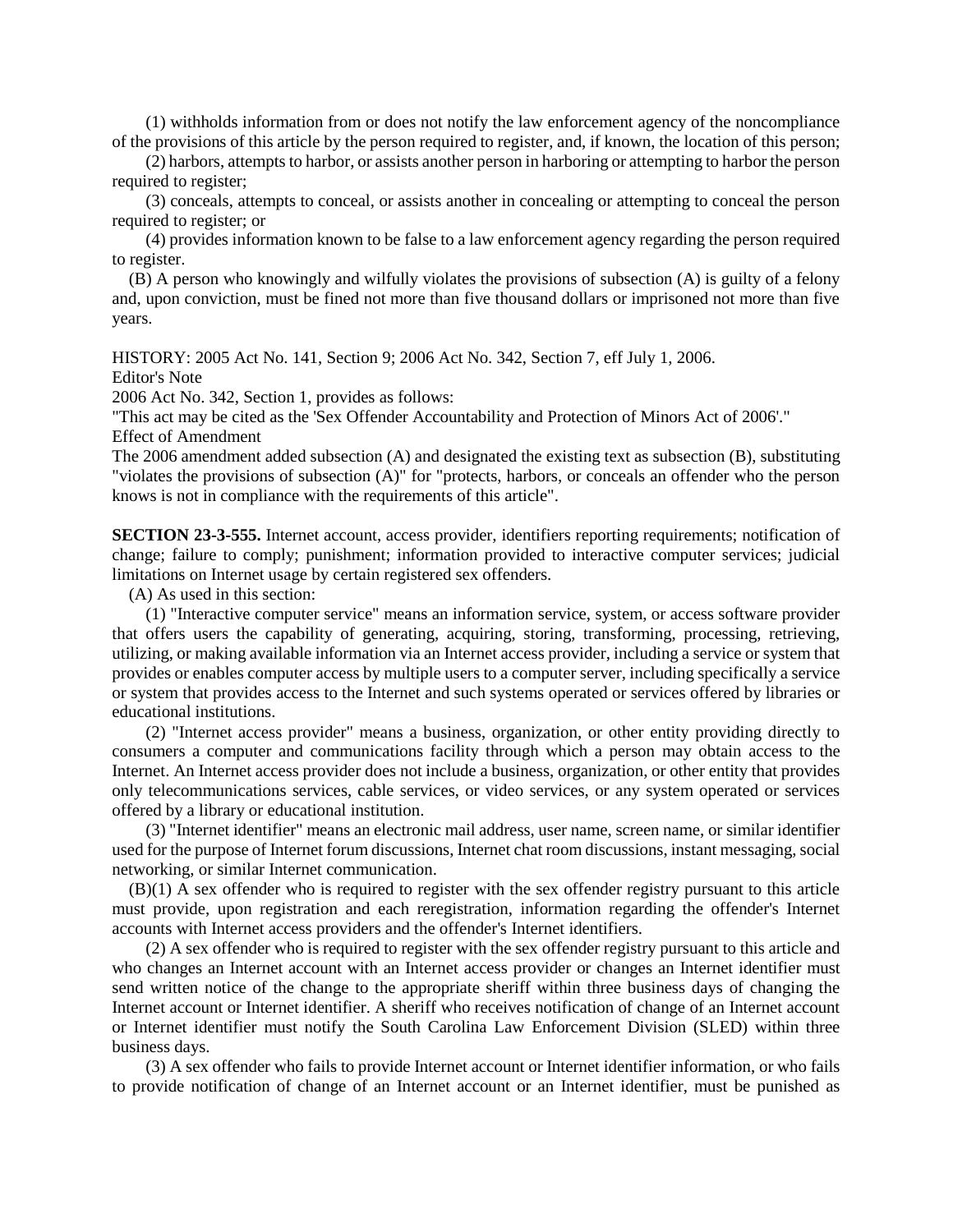provided for in Section 23-3-470. An offender who knowingly and wilfully gives false information regarding an Internet account or Internet identifier must be punished as provided for in Section 23-3-475.

(C)(1) An interactive computer service may request from SLED, on a form prescribed by SLED, a list of all registered sex offenders or information regarding specific registered sex offenders. In order to receive such information, the interactive computer service must provide identifying information as prescribed by SLED, including, but not limited to, the name, address, telephone number, legal nature, and corporate form of the interactive computer service.

(2) SLED must release information requested by an interactive computer service, including, but not limited to, the full names of the registered sex offenders, any aliases, any other identifying characteristics, each offender's date of birth, the home address on file, the offense for which the offender was required to register pursuant to Section 23-3-430, the date, city, and state of conviction, and any Internet identifiers. A photocopy of a current photograph also must be provided.

(3) SLED may charge a reasonable fee to cover the cost of copying and distributing information as provided for in this section. These funds must be used for the sole purpose of offsetting the cost of providing such information.

(4) SLED is not liable and must not be named as a party in an action to recover damages or seek relief for errors or omissions related to the distribution of information pursuant to this section; however, if the error or omission was done intentionally, with malice, or in bad faith, SLED is not immune from liability.

(5) The interactive computer service may use the information obtained from SLED to prescreen persons wanting to register for its service, identify sex offenders wanting to register for its service or using its service, prevent sex offenders from registering for its service, block sex offenders from using its service, disable sex offenders from using its service, remove sex offenders from its service, or to advise law enforcement or other governmental entities of potential violations of law or threats to public safety. An interactive computer service must not publish or in any way disclose or redisclose any information provided to the interactive computer service by SLED. A person who commits a criminal offense using information disclosed to the person pursuant to this section must be punished as provided for in Section 23-3-510.

(6) An interactive computer service is not liable and must not be named as a party in an action to recover damages or seek relief for:

(a) making or not making a request for information as permitted by this section;

(b) prescreening or not prescreening a person wanting to register for its service;

(c) identifying, blocking, or otherwise preventing a person from registering for its service based on a good faith belief that such person's Internet account information or Internet identifier appears in the information obtained from SLED, the National Sex Offender Registry, or any analogous state registry;

(d) not identifying, blocking, or otherwise preventing a person from registering for its service whose Internet account information or Internet identifier appears in the information obtained from SLED, the National Sex Offender Registry, or any analogous state registry;

(e) identifying, blocking, disabling, removing, or otherwise affecting a user based on a good faith belief that such user's Internet account information or Internet identifier appears in the information obtained from SLED, the National Sex Offender Registry, or any analogous state registry;

(f) not identifying, blocking, disabling, removing, or otherwise affecting a user, whose Internet account information or Internet identifier appears in the information obtained from SLED, the National Sex Offender Registry, or any analogous state registry; or

(g) using or not using the information obtained from SLED to advise law enforcement or other governmental entities of potential violations of law or threats to public safety.

(D) If a person commits a sexual offense in which the victim is under the age of eighteen at the time of the offense or the person reasonably believes is under the age of eighteen at the time of the offense, and the offender is required to register with the sex offender registry for the offense, then, upon conviction, adjudication of delinquency, guilty plea, or plea of nolo contendere, the judge must order as a condition of probation or parole that the person is prohibited from using the Internet to access social networking websites, communicate with other persons or groups for the purpose of promoting sexual relations with persons under the age of eighteen, and communicate with a person under the age of eighteen when the